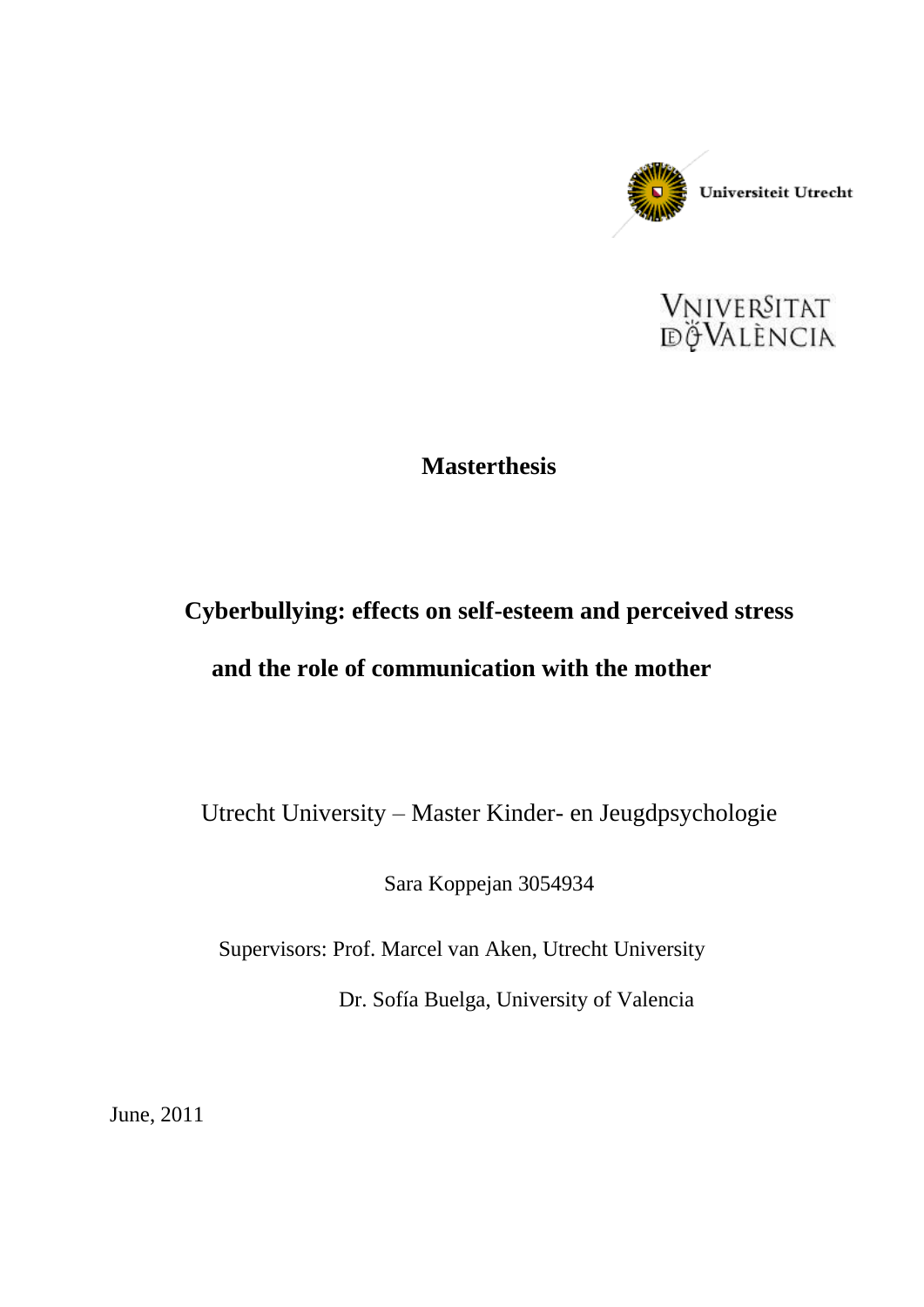# **Abstract**

This study investigated the effects of victimization by cyberbullying and communication with the mother in the prediction of self-esteem and perceived stress of adolescents. Participants were 489 adolescents aged 11-17 (56,4 % male) drawn from two public schools in Valencia (Spain). Statistical analyses revealed that both victimization by cyberbullying and communication with the mother are associated with self-esteem and perceived stress, and that good communication with the mother does not have a protective effect on these associations. Furthermore, victimization by cyberbullying has a negative effect on adolescents who report good communication with their mother and raises their stress level to that of adolescents who report communication problems with their mother. The results and their implications are discussed.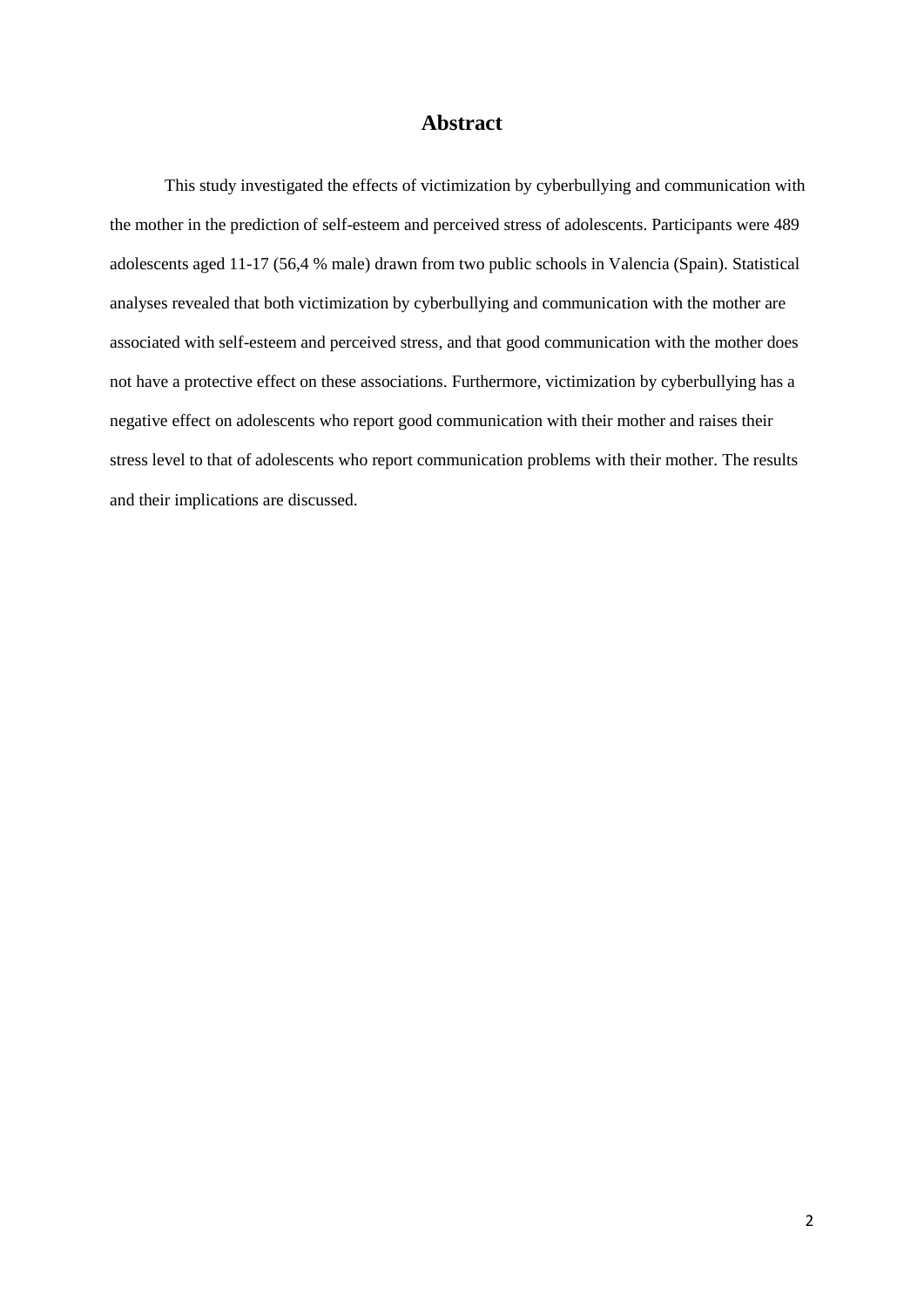# **Introduction**

In the past few years the use of internet and cellular phones has grown rapidly. The proliferation of these electronic communication technologies has enabled people to communicate easily, effectively and at low costs with each other, and made it happen that many people are now running a great deal of their social lives through these devices. Despite the above mentioned advantages of electronic communication though, it appeared that not only good consequences have come forth. An important example of a negative aspect that has developed as a byproduct of our modern technology is the possibility for electronic bullying to occur, also termed as *cyberbullying*. Technological devices such as cellular phones and the internet can be used to harass others and exert aggressive acts through. With the increasing use of modern technology, also the occurrence of cyberbullying has augmented and for instance in the United States its prevalence among adolescents has increased 50 % in the last five years (Ybarra, Wolak, Mitchell & Finkelhor, 2006). Just like traditional bullying, cyberbullying causes distress (Ybarra et al., 2006) and it can have some damaging effects including psychological, emotional and social harm (Finkelhor, Mitchell & Wolak, 2007, in Dehue, Bolman & Völlink, 2008; Patchin & Hinduja, 2006). It is clear that cyberbullying has become a serious problem among adolescents and that to prevent further damage to occur intervention strategies are needed. In order to create such intervention programs, more knowledge about the exact effects of cyberbullying on psychological variables is needed.

This study is designed to explore cyberbullying and investigate its potential to have the same problematic effects as traditional bullying. Its goal is to illuminate this novel form of bullying and to provide a foundational backdrop on which future empirical research can be conducted and potential intervention strategies can be created. First, what is known about cyberbullying will be summarized to provide some general information about this new concept.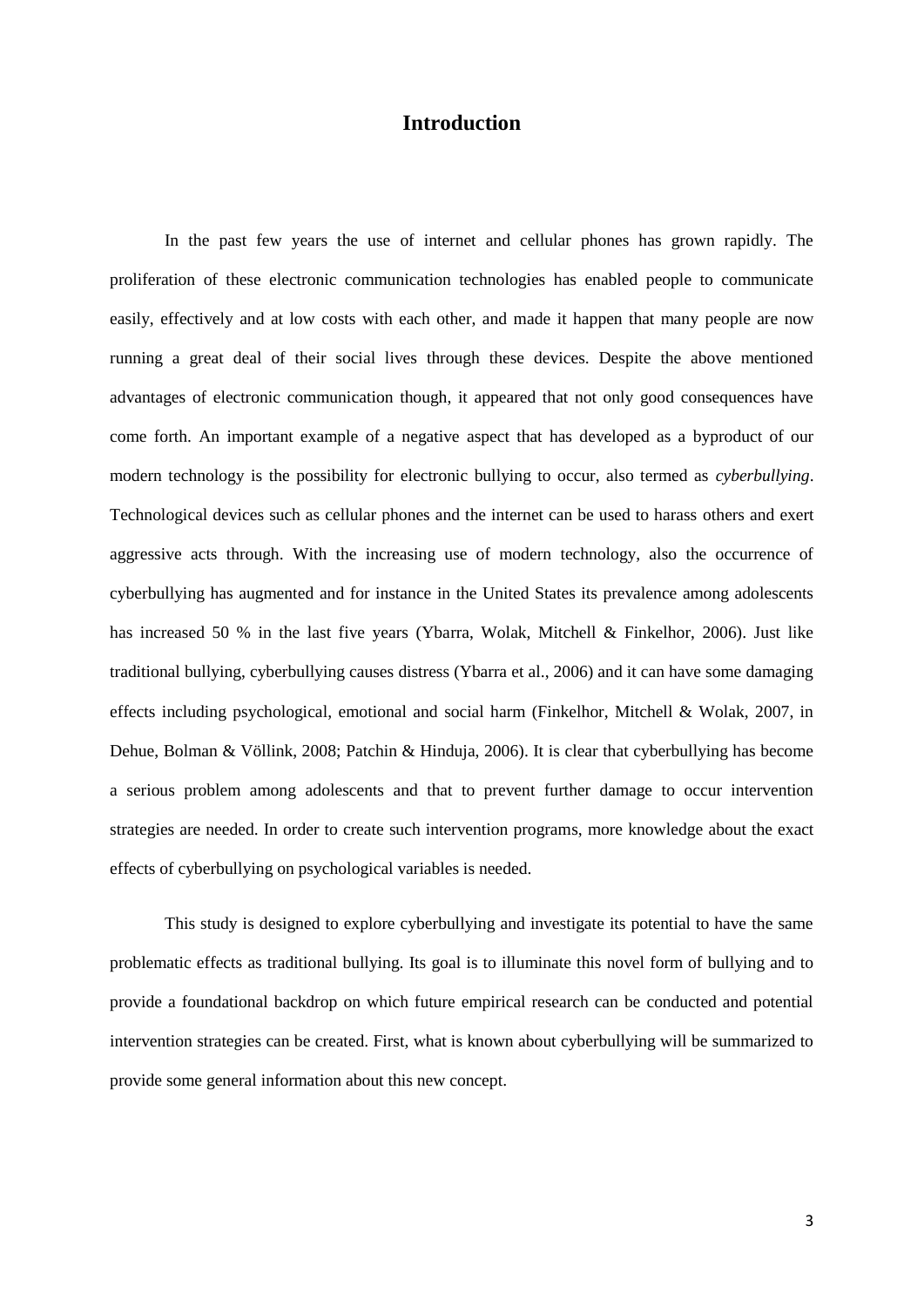# *Cyberbullying*

With the arrival and continued growth of modern technology, traditional bullying has also moved to the virtual world and *cyberbullying* has come into existence. Physical separation between the bully and the victim is no longer a limitation and instances of bullying are no longer confined to realworld settings. A definition of this new phenomenon is "An aggressive, intentional act carried out by a group or individual, using electronic forms of contact, repeatedly and overtime against a victim who cannot easily defend him or herself" (Smith et al., 2008). The similarities between cyberbullying and traditional bullying are that it is intentional, it involves a repeatedly occurrence of damaging psychological violence and there is an imbalance of power between the bully and the victim (Kowalski & Limber, 2007; Buelga, Cava, & Musitu, 2010). However, there are also several differences between the two. First of all, cyberbullies are often anonymous (Ybarra & Mitchell, 2004; Dehue et al., 2008). Because of this, they are difficult to trace and can avoid responsibility of their misconduct. This reduces the fear of getting caught and being punished and might embolden bullies to communicate messages which they would not say to another person"s face (Patchin et al., 2006). Furthermore, it heightens the vulnerability of the victim (Monks et al., 2009; Buelga et al., 2010). Secondly, because there is no face-to-face contact between the bullies and the victims, bullies do not get confronted with the emotional reactions and levels of distress they cause with their misconduct. Therefore, they are unlikely to experience feelings of regret, sympathy or compassion towards the victim (Schneier, 2003, in Strom & Strom, 2005). Thirdly, hurtful messages intended to undermine the reputation of the victim can, instead of staying a private matter only known by a small group, be communicated in short time to a large public, which makes them much more damaging (Bickham & Rich, 2009; Buelga et al., 2010; Slonje & Smith, 2008; Strom et al., 2005). Finally, supervision is often missing in cyberspace (Patchin et al., 2006). Personal messages sent via the internet or cellular phones can only be seen by the sender and the recipient, through which there are no individuals who can monitor or regulate the content of these. Furthermore, a great deal of parents is unfamiliar with these types of modern communication and therefore unaware of their child being cyberbullied or engaging in cyberbullying (British Broadcasting Corporation, 2006, in Dehue et al., 2008).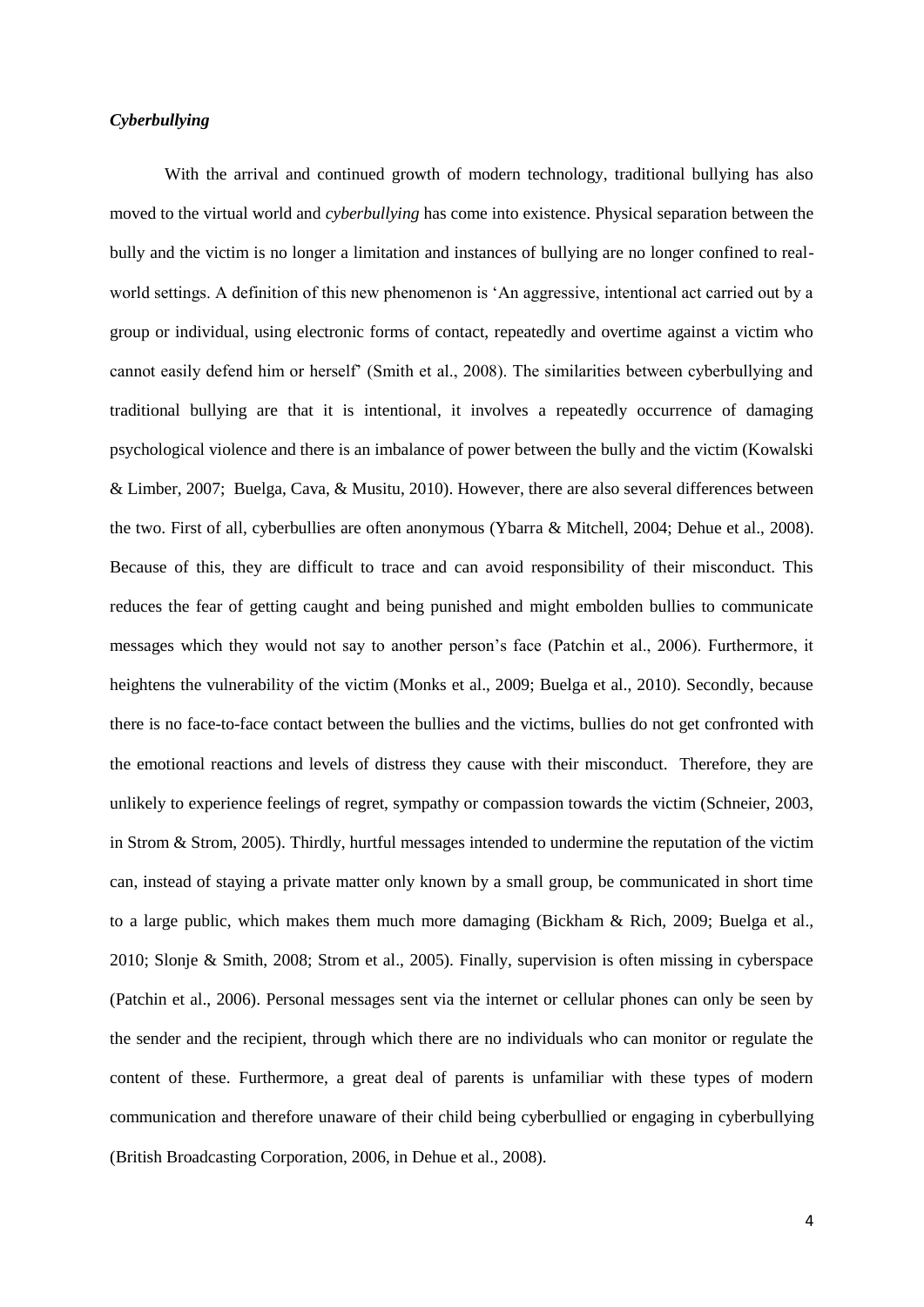Like previously noted, cyberbullying can, just like traditional bullying, cause distress (Ybarra et al., 2006) and elicit psychological, emotional and social harm (Dehue et al., 2008; Patchin et al., 2006). Findings from previous empirical research suggest that the negative psychological outcomes of victimization by traditional bullying might be moderated by the adolescent"s positive relationships with one or both parents (Baldry, 2004; Rigby 2000). If adolescent-parent relationships play a moderating role in the association of victimization by traditional bullying with psychological distress, the same might be true for cyberbullying. This would mean that a good relationship with one or both parents can reduce the risk of developing psychological distress from cyberbullying. Below, first the empirical evidence suggesting the association between victimization by cyberbullying and psychological distress will be reviewed. As indicators of psychological distress there have been chosen to illustrate the psychological variables perceived stress and self-esteem, since both variables are related with psychological well-being (McCullough, Huebner & Laughlin, 2000; Siddique & D"Arcy, 1984). Furthermore, the empirical evidence suggesting the interaction between adolescent-parent relationships and victimization by cyberbullying in the prediction of psychological distress will be reviewed.

# *Psychological variables*

#### *Perceived stress*

Formerly, for victims of bullying their home was a safe place, a spot where they could seek refuge from abusive peers. Traditional bullying is constrained to the physical location of the bullies and the victims and happens therefore mostly outside the home, whereby for victims there still remains a place where they can find rest. However, as noted earlier, physical separation between the bully and the victim is no longer a limitation since electronic devices allow individuals to contact others at all times and in almost all places (Patchin et al., 2006; Slonje et al., 2008). A great deal of adolescents is inseparable from their cellular phone and has it constantly turned on, which provides bullies the opportunity to send threatening and insulting messages at any time. Furthermore, most adolescents go online soon after they get back home from school (Pew Internet and American Life Project, 2001, in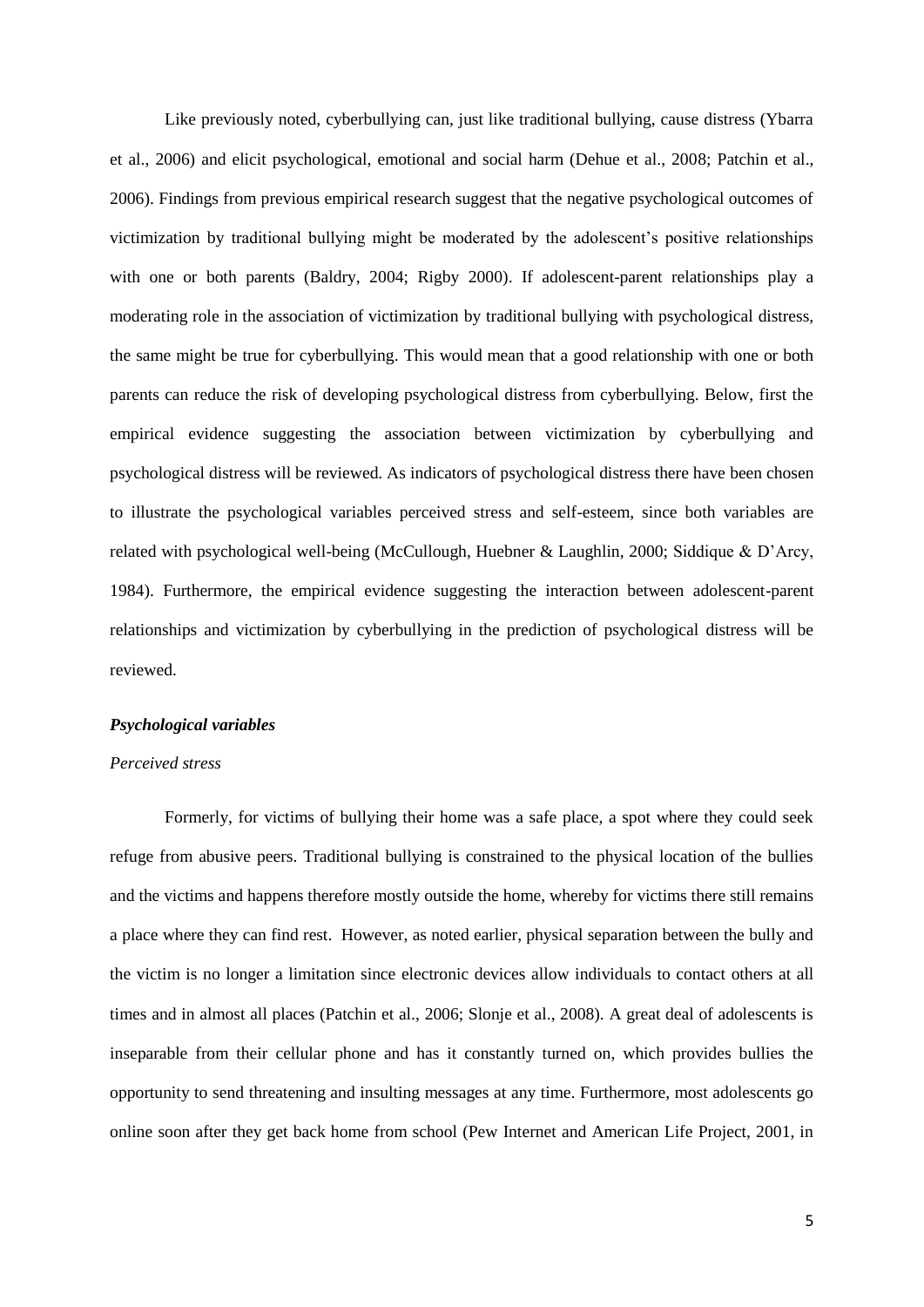Patchin et al., 2006). Therefore, online bullying as well can be an intrusive phenomenon that can enter the walls of a home.

It is known that stress is common among victims of traditional bullying (Guterman, Hahm, & Cameron, 2002; Estévez, Musitu & Herrero, 2005; Hodges & Perry, 1999; Herrero et al., 2006). Hence one can imagine that a victim of cyberbullying, who does not feel safe at any time and in any place, likewise experiences a great deal of stress. Indeed, studies have shown that being cyberbullied can result in a significant amount of stress (Finkelhor et al., 2007, in Dehue et al., 2008). Stress can subsequently have some psychological and physical consequences, like influencing the onset and progression of disease (Kemeny & Schedlowski, 2007), and thus must be regarded as a serious health problem. Further research on the effect of cyberbullying on perceived stress is therefore of importance.

## *Self esteem*

Among adolescents the desire to be and remain popular is very important, and their selfesteem is mostly determined by the way others view them. Self-esteem can be described as the judgments we have about our self-worth and the feelings that are associated with these judgments (Berk, 2006). It is a fundamental aspect in the adjustment and quality of life of an adolescent and predicts life satisfaction and subjective well-being (McCullough et al., 2000; Martínez, Buelga, & Cava, 2007). So has been found that adolescents with lower self-esteem tend to report more depressive moods, less satisfaction with life, and less general well-being (Dekovíc, 1999). Furthermore, low selfesteem makes adolescents susceptible to develop psychiatric disorders, particularly depressive disorders, eating disorders, and substance use disorders (Silverstone & Salsali, 2003).

Chronic victims of traditional bullying often have a low self-esteem (Hoover & Hazler, 1991; Patchin et al., 2006; Austin & Joseph, 1996; Estévez, Mártinez & Musitu, 2006; Khatri, Kupersmidt, & Patterson, 2000; Estévez, Murgui, & Musitu, 2009). In a similar vein, it is expected that cyberbullying has the same diminishing effect on self-esteem as traditional bullying. Since social acceptance is crucially important to an adolescent, one can imagine that when adolescents perceive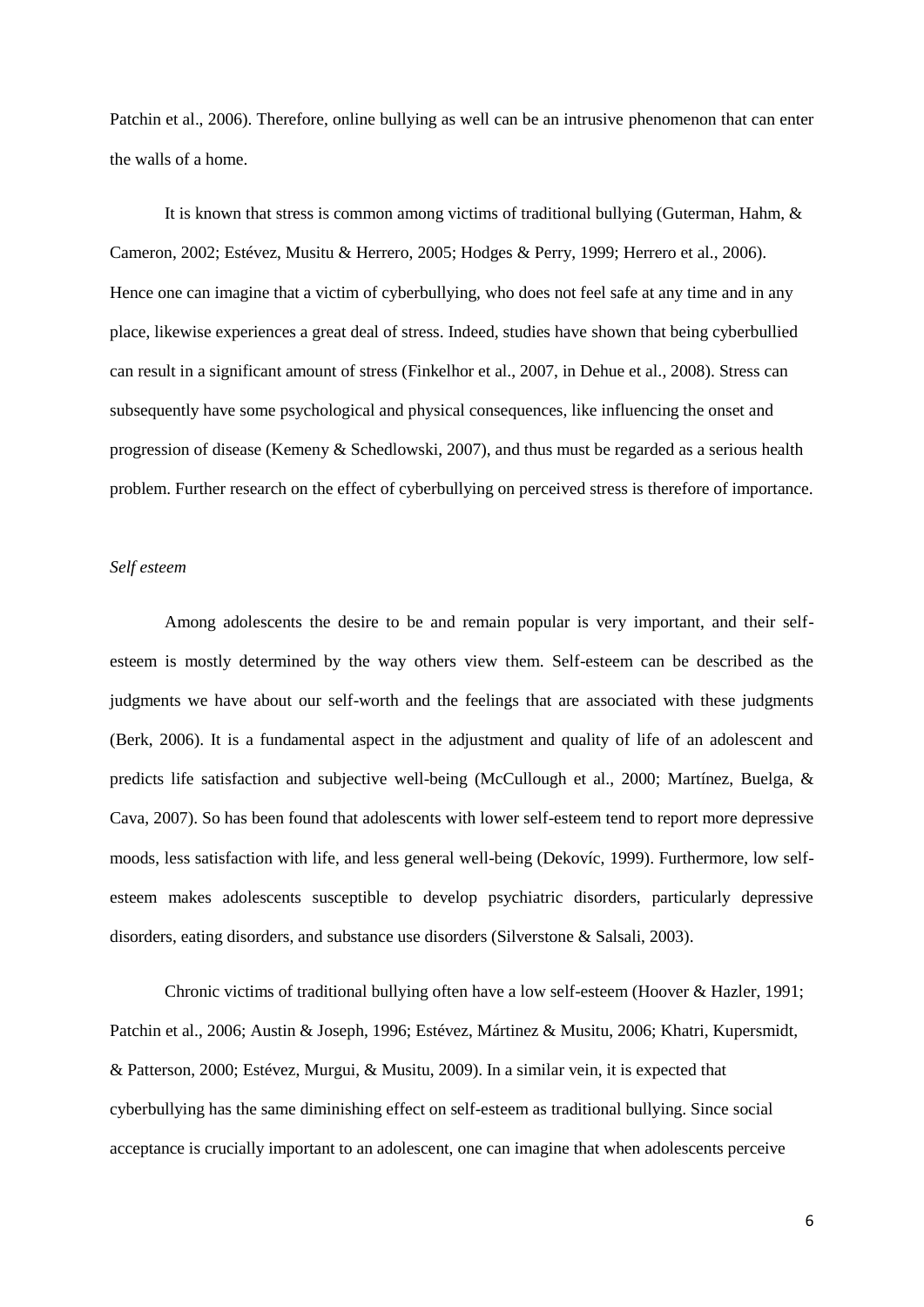themselves to be rejected or socially excluded, this will have a decreasing influence on their selfesteem (Patchin et al., 2006). To prevent the possibility of the same maladaptive outcomes to occur, it is important to obtain information about the exact effect of cyberbullying on self-esteem, so that possibly future intervention programs can be created.

# *The interaction between adolescent-parent relationships and victimization by cyberbullying in the prediction of psychological distress*

#### *Adolescent-parent communication and psychological distress*

The family context plays an important role in the psychological well-being of adolescents. Research has indicated that a negative family environment increases the risk for the development of psychological problems, such as stress, depressive symptoms and anxiety (Field, Diego & Sanders, 2001; Estévez et al., 2005; Allan, Moore & Kuperminc, 1998; Herrero et al., 2006). In particular, communication problems between parents and adolescents are an important influential factor in the development of psychological problems among adolescents (Liu, 2003; Estévez et al., 2005). For instance, Herrero, Estévez and Musitu (2006) showed that adolescents who informed about communication problems with their mothers and/or fathers, exhibited more stress. Moreover, open communication with the parents was negatively related to perceived stress, which emphasizes that a positive family environment forms a protective factor against the development of psychological problems.

Furthermore, good communication with the parents (open, positive, affective and satisfactory) showed to favor the self-esteem of adolescents (Jiménez, Murgui, Estévez & Musitu, 2007). On the contrary, communication problems between parents and adolescents lowered the self-esteem of adolescents in several areas.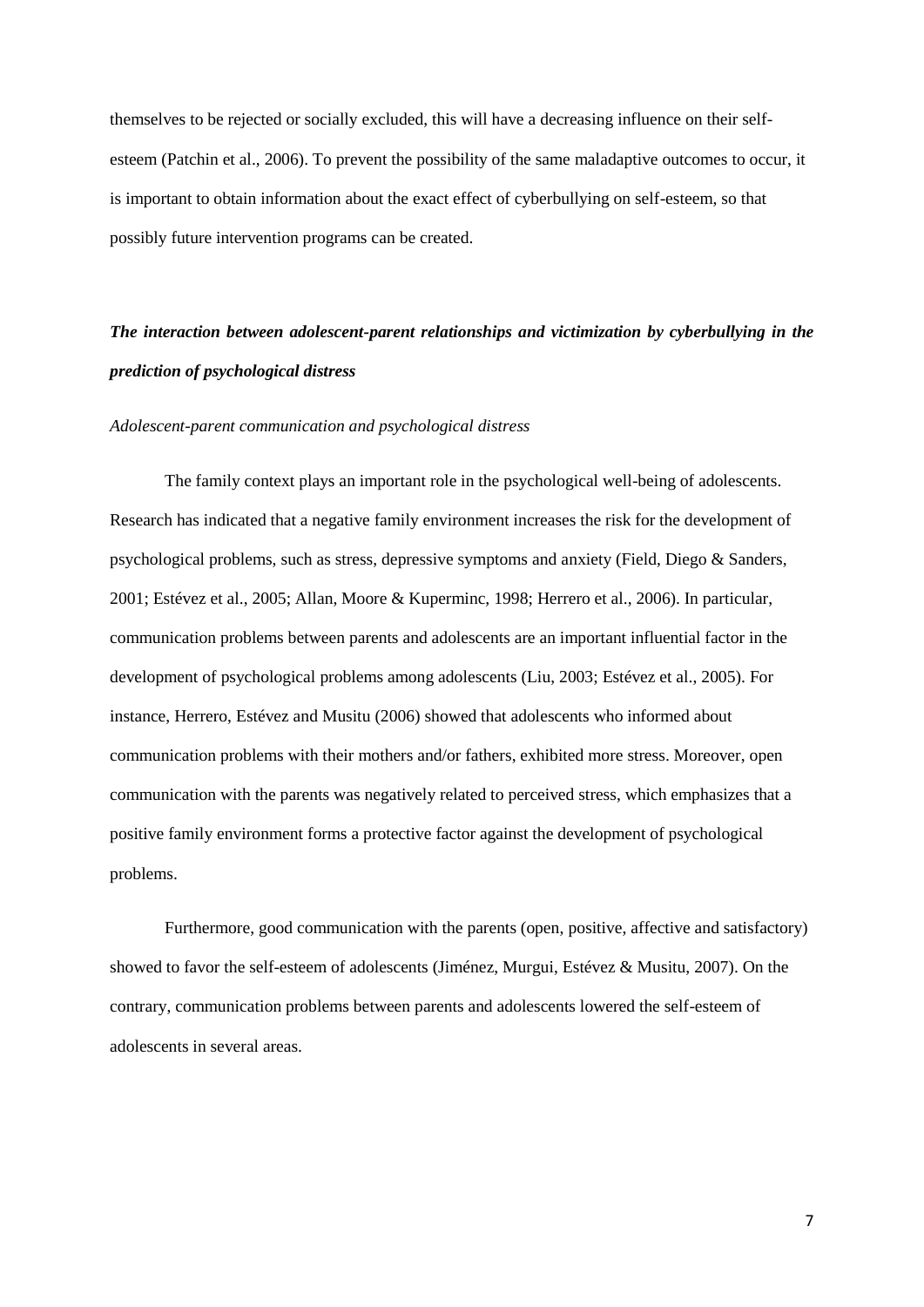#### *Victimization, adolescent-parent relationships and psychological distress*

Previous studies have found that for victims, disclosing about bullying improves psychological well-being (Smith, Talamelli, Cowie, Naylor & Chauhan, 2004; Matsunaga, 2011) and that victims of bullying who seek support from others tend to fare better both psychologically and behaviorally than those who remain undisclosed about bullying. Hence, one can imagine that a positive relationship with one or both parents in which adolescents have the possibility to talk about their problems can buffer the negative impact that being victimized has on the psychological well-being of adolescents, because of the support and help the parents can provide to them. Indeed Baldry (2004) showed that a positive relationship with one or both parents moderates the development of internalizing problems from victimization and that adolescents who have a poor relationship with their mothers and/or with their fathers are more likely to display internalizing problems. Moreover, Desjardins and Leadbeater (2011) found that emotional support received from fathers reduced the depressive symptoms associated with victimization over time. These findings suggest that having a positive relationship with one or both parents helps buffer the negative outcomes of victimization and that a negative relationship might worsen these.

#### **The present study**

The literature summarized above indicates in the first place that victimization by cyberbullying and relationships with parents are directly associated with perceived stress and selfesteem. Furthermore, it suggests that relationships with parents moderate the association of victimization with psychological distress. In a similar vein, it seems interesting to explore if the same accounts for victimization by cyberbullying. The present study will therefore investigate interactions between victimization by cyberbullying and adolescent-parent relationships in the prediction of selfesteem and perceived stress of adolescents.

The first aim of the study is to analyze separately the influence of victimization by cyberbullying and communication with the mother on adolescents' self-esteem and perceived stress.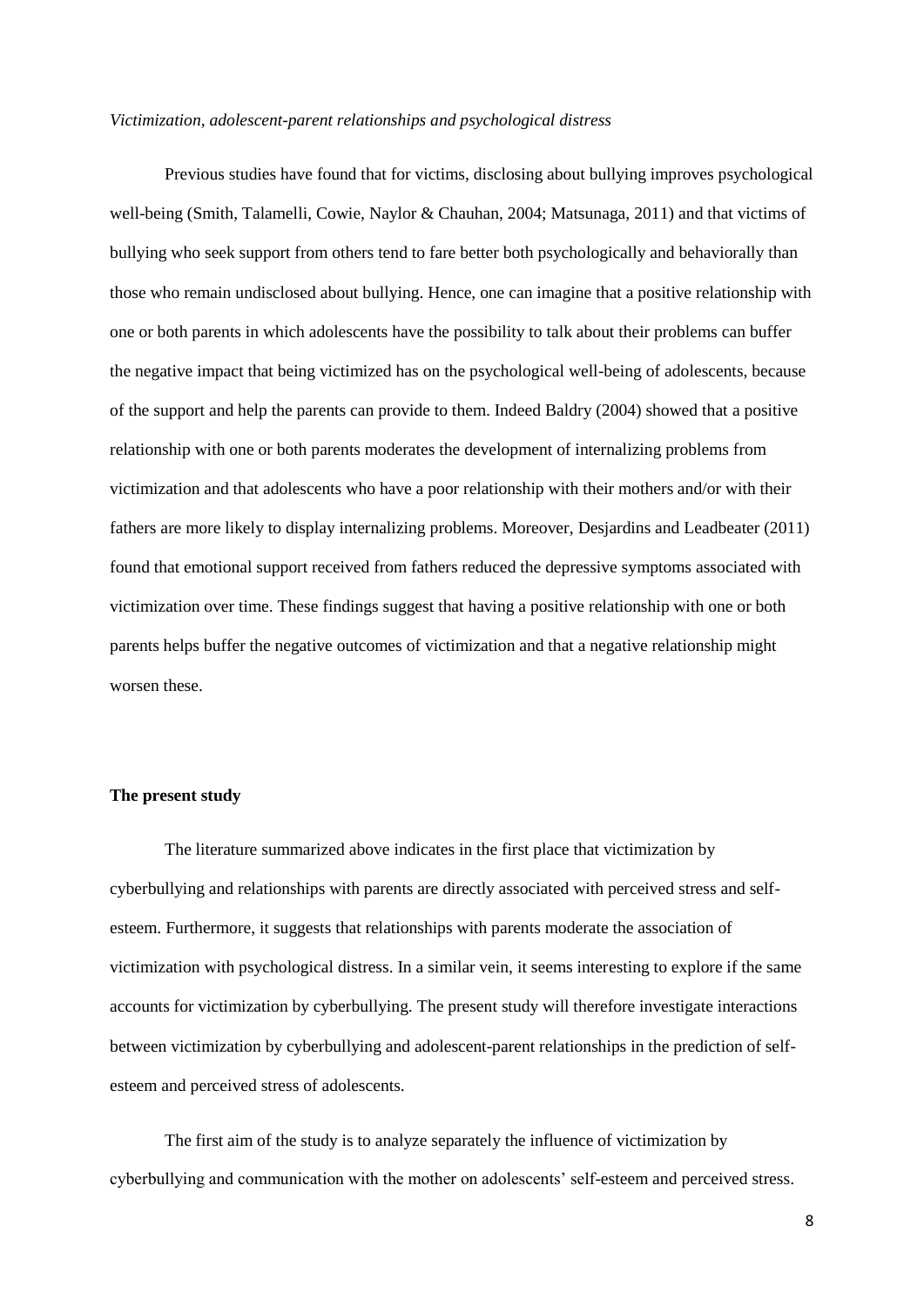There has been chosen for communication with the mother, since communication plays a crucial role in adolescent-parent relationships (Noller & Bagi, 1985) and previous studies have found that attachment of adolescents to the mother is of higher quality than attachment to the father (Buist, Dekovíc, Meeus & van Aken, 2002; Paterson, Field & Pryor, 1994; Williams & Kelly, 2005) and that they report more conversation with mothers than with fathers (LeCroy, 1988; Beinstein & Lane, 1991). Based on the literature summarized above, it is expected that victimization by cyberbullying and both open and offensive communication with the mother are directly associated with self-esteem and perceived stress.

The second aim of this study is to examine communication with the mother as moderator of the effects of victimization by cyberbullying on self-esteem and perceived stress (see Figure 1). It is hypothesized that open communication with the mother will have a protective effect on the relations between victimization by cyberbullying and self-esteem and perceived stress, and that offensive communication will have a negative influence on these.

#### *Moderators?*



*Figure 1.* Theoretical model proposed to contrast the effect of victimization by cyberbullying on self-esteem and perceived stress and the possible moderators open and offensive communication with the mother. Furthermore a depiction of the direct effects of open and offensive communication with the mother on self-esteem and perceived stress.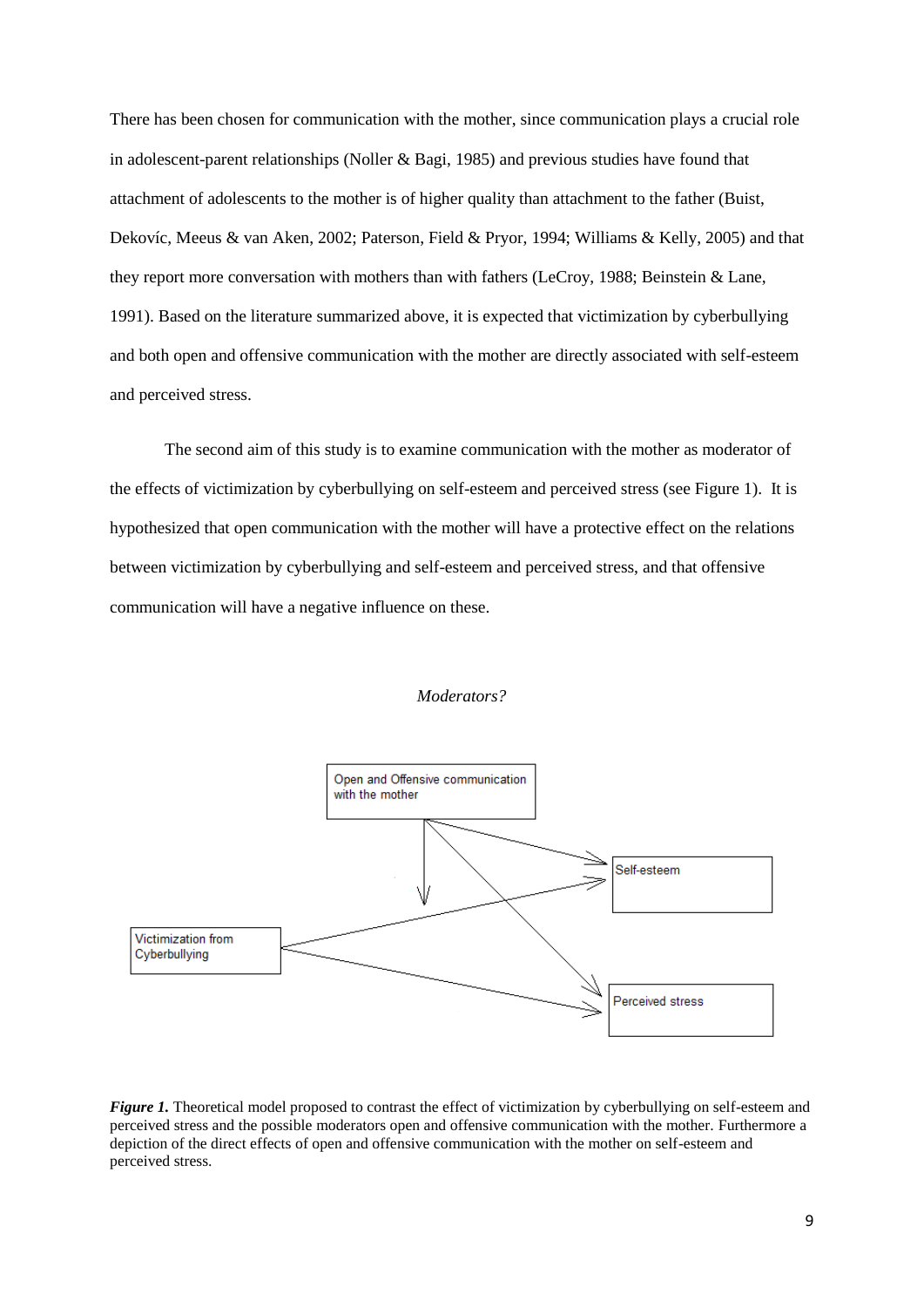# **Method**

# Participants

Data were gathered from 489 adolescents from both sexes (276 boys and 213 girls) attending Compulsory Secondary Education in two public schools in the City of Valencia, Spain. The ages ranged from 11 to 17 years (mean age 13.8; SD 1.4). Of the participants, 33.1 % were in the  $1<sup>st</sup>$  grade, 22.1% were in  $2<sup>nd</sup>$  grade, 27.2% were  $3<sup>rd</sup>$ -graders, and 17.6 % were in  $4<sup>th</sup>$  grade.

#### Procedure

Data for this research were collected as part of a larger study of bullying and victimization between adolescents in the school environment. To acquire permission from the schools, letters were sent to the teaching staff of several at random selected state schools in Valencia. After giving their permission to participate in the study, a seminar was held wherein information was given about the goals and procedure of the study. Letters were sent to parents to explain the project and to acquire parental permission. Participants were told that the purpose of the study was to get a better knowledge of their lives and their relationship with their parents. It was emphasized that questions should be answered sincerely and that participation was at all time voluntary. Confidentiality of the data was guaranteed. Students filled out the battery of instruments individually and anonymous in their classrooms in the presence of a trained psychologist during a regular class period between September 2009 and February 2010.

#### Measures

*Victimization from Cyberbullying.* To measure victimization by cyberbullying The Scales of Victimization through the Cellular phone and Internet (Buelga et al., 2010) were used. On these scales, adolescents indicated the frequency with which they had been victim of cyberbullying over the last 12 months on a four-point rating scale (1 = never, 2 = sometimes, 3 = often and 4 = always). The internal consistency of the scales in their original version was 0.76 for the Scale of Victimization through the Cellular phone and 0.84 for the Scale of Victimization through the Internet.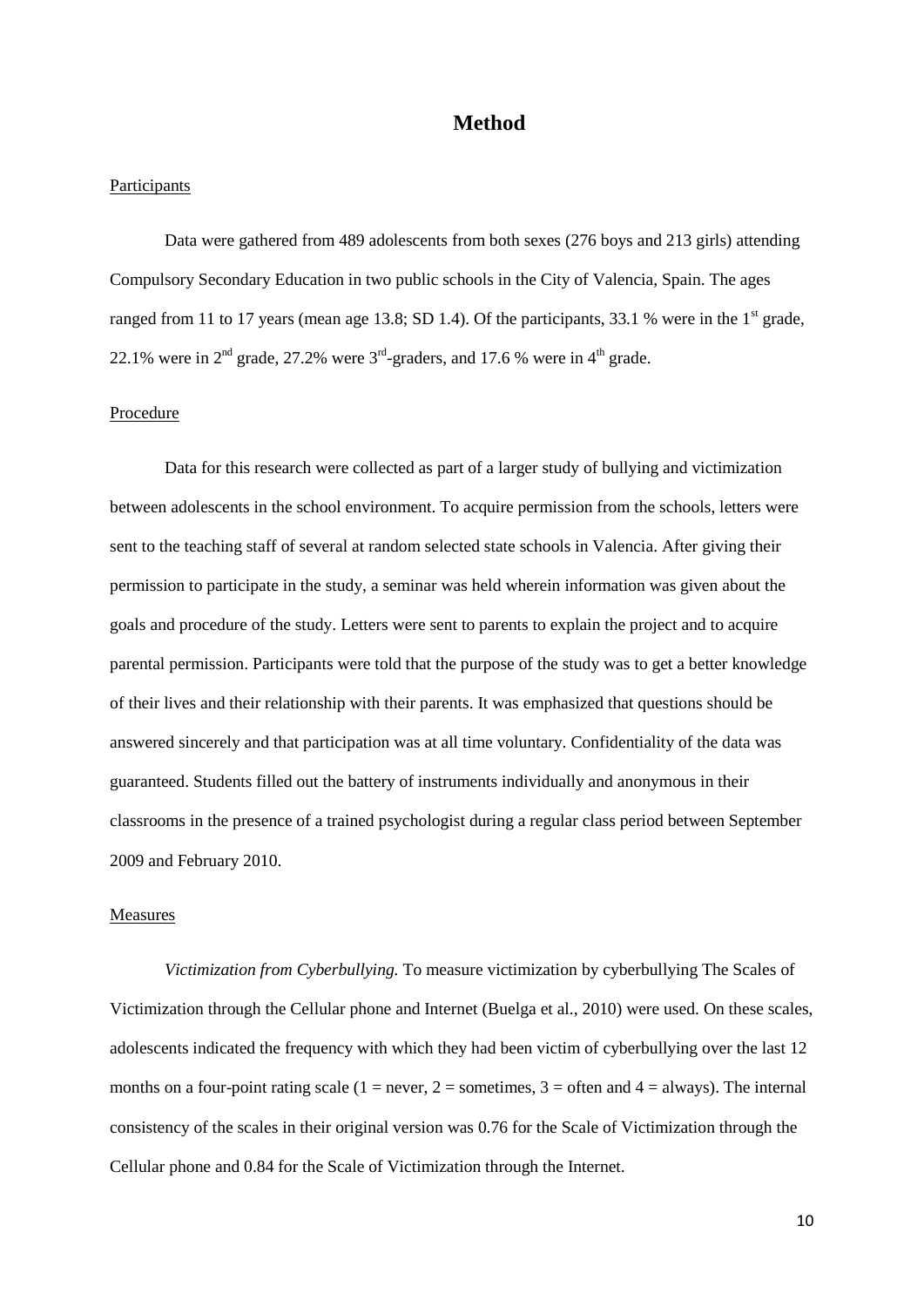The Scale of Victimization through the Cellular phone consists of 8 items that measure behaviors that implicate hostile aggressions (for example, "They insulted or taunted me with messages or calls"), persecution on the network (for example, "they threatened me to make me scared"), humiliation (for example, "The told lies or false rumors about me"), violation of privacy (for example, "They shared my secrets with others") and social exclusion (for example, "they didn"t respond to me") through the cellular phone. In the present study, a Crohnbach Alpha of 0.83 was found.

The Scale of Victimization through the Internet consists of the same 8 items as described above, but then applied to the internet. Furthermore 2 more items are added that are related with violation of privacy (for example, "they entered in my Messenger or in my e-mail account") and with imitation of identity (for example, "they pretended to be me while doing or saying bad things on the Internet"). Crohnbach Alpha for this scale in the present sample was 0.81.

Statistical analyses carried out in this study revealed no difference in the findings between Cyberbullying through the Cellular phone and through the Internet. Therefore, there has been chosen to use a total Cyberbullying score which is constituted by the sum of scores on the two subscales. A Crohnbach Alpha of 0.88 was found.

*Self-esteem.* Self-esteem was measured using The Rosenberg Self-esteem Scale (RSE) (Rosenberg, 1966). This scale consists of 10 items answered on a four-point rating scale (1= I strongly agree,  $4 = I$  strongly disagree), that provides a general measure of global self-esteem (e.g. "I have a positive attitude towards myself", "I think I have various positive qualities"). Previous studies have shown good internal consistency of this Spanish version (Cronbach Alpha = 0.88) (Baños & Guillen, 2000; Vazquez Morejon, Jimenez Garcia-Boveda & Vazquez-Morejon Jimenez, 2004). Cronbach Alpha for this scale in the present sample was 0.74.

*Perceived Stress.* To measure the amount of stress that adolescents perceived the Perceived Stress Scale (PSS) (Cohen, Kamarck & Mermelstein, 1983, translated into Spanish by Gracia, Herrero & Musitu, 2002) was used. The PSS is a 4-item scale which measures the degree to which respondents appraised their life as stressful within the last month (for example, "I felt that I was incapable to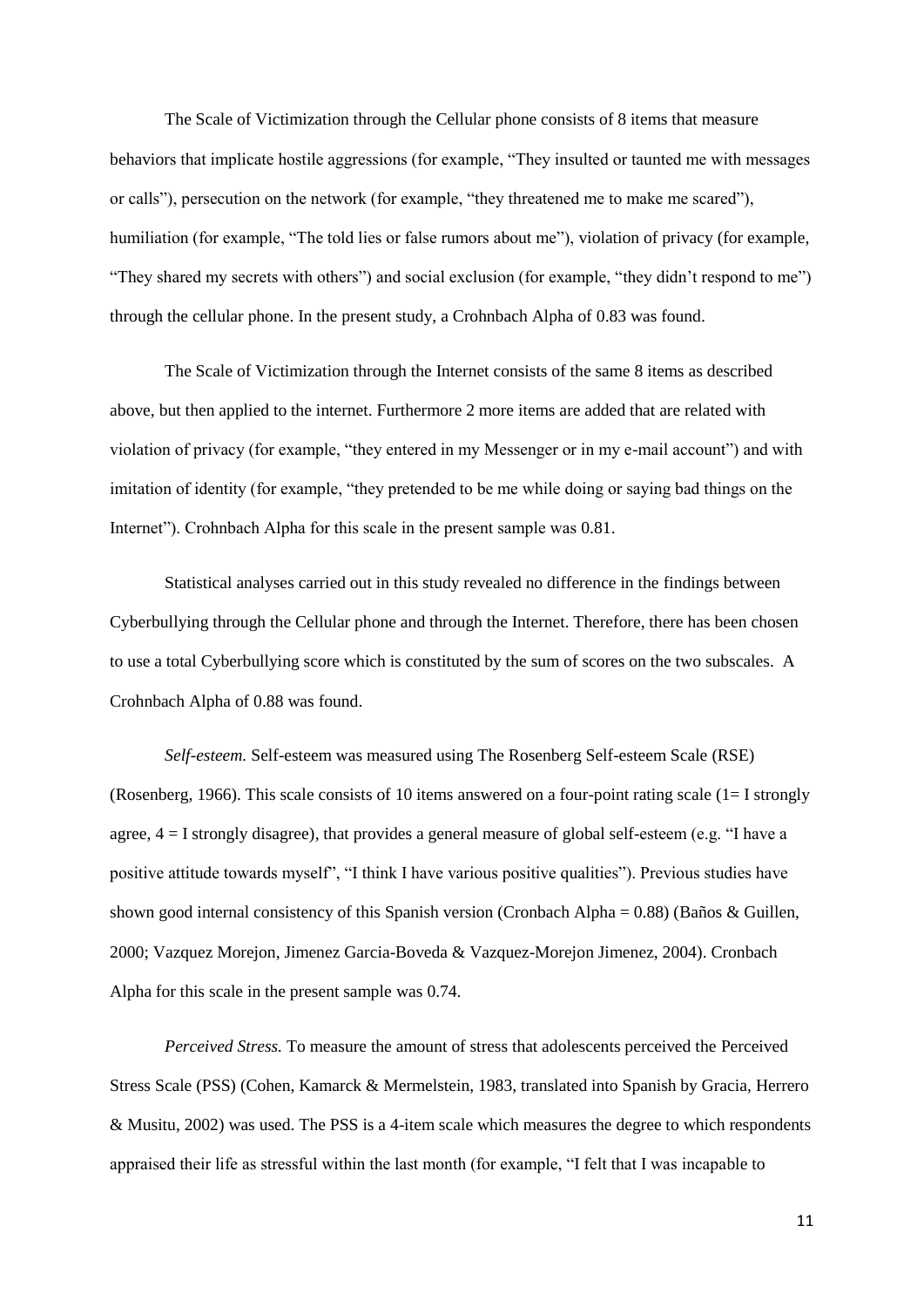control the most important things in my life", "I felt that the difficulties accumulated without being able to solve them"). Level of agreement with the statement is indicated on a four-point rating scale (1  $=$  never,  $4 =$  always). Crohnbach Alpha for this scale in the present sample was 0.60.

*Communication between the adolescent and his/her mother.* The communication with the mother was measured using the Parents-Adolescents Communication Scale (PACS) (Barnes & Olson, 1982). This scale is used to assess the adolescents' perception of communication with the mother. It is composed of two sub-scales. The first sub-scale consists of 11 items that measure the degree of openness in communication with the parents (for example, "My mother/father is always a good listener). The second sub-scale consists of 4 items that measure the presence of offensive patterns in adolescent-parent communication (for example, "My mother/father insults me when she/he is angry with me"). Responses are rated on a five-point rating scale  $(1 = never, 5 = always)$  and are separately for father and mother. In the present study only the answers for the mother are used. In the present sample Crohnbach Alpha was for degree of openness 0.87 and for the offensive patterns 0.67.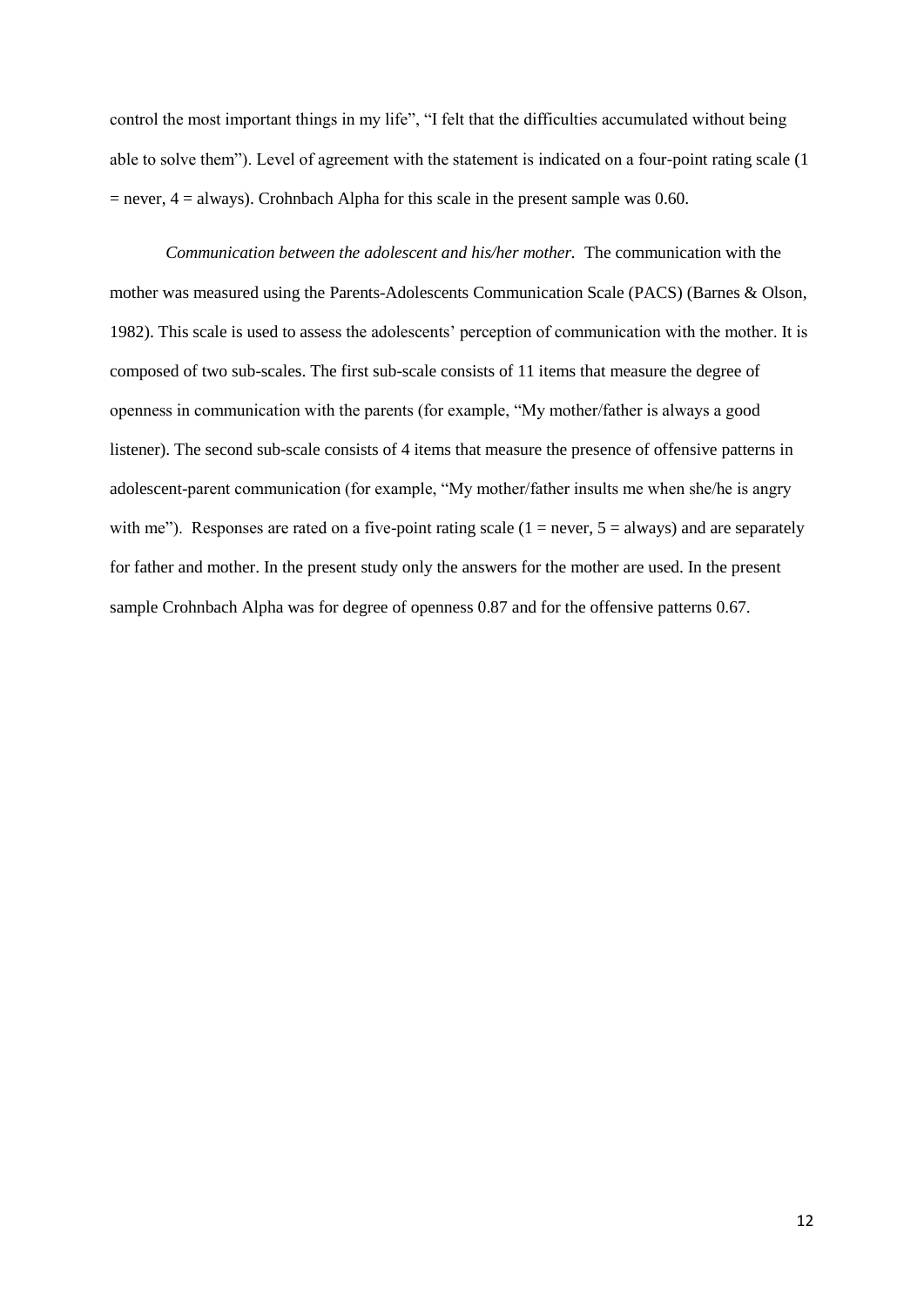# **Results**

## Preliminary Analyses

Correlations among the variables used in this research are presented in Table 1. Exploratory correlation analysis confirms statistically significant correlations between all the variables of interest in this study. This table shows a negative association between victimization by cyberbullying and selfesteem ( $r = -0.20$ ,  $p < 0.01$ ), and victimization by cyberbullying and open communication with the mother  $(r = -17, p < 0.01)$ . On the contrary, perceived stress and offensive communication with the mother were found to correlate positively with victimization by cyberbullying (respectively  $r = .28$ , p  $< .01$ ,  $r = .22$ ,  $p < .01$ ). Furthermore, self-esteem was found to correlate negatively with perceived stress ( $r = -0.46$ ,  $p < 0.01$ ) and offensive communication with the mother ( $r = -0.18$ ,  $p < 0.01$ ) and positively with open communication with the mother ( $r = .32$ ,  $p < .01$ ). Also, this table shows a negative association between perceived stress and open communication with the mother ( $r = -0.29$ ,  $p <$ .01) and a positive association between perceived stress and offensive communication with the mother  $(r = .27, p < .01)$ . At last a negative correlation has been found between open and offensive communication with the mother  $(r = -.27, p < .01)$ .

**Table 1.** *Means (Standard Deviations) and Pearson Correlations among observed variables*

|    | Variables                  | $M$ (SD)    |          |         |         |         |  |  |
|----|----------------------------|-------------|----------|---------|---------|---------|--|--|
| 1. | Victimization by           | 2.4(0.6)    |          |         |         |         |  |  |
|    | Cyberbullying              |             |          |         |         |         |  |  |
| 2. | Self-esteem                | 3.1(0.4)    | $-.20**$ |         |         |         |  |  |
|    | <b>3.</b> Perceived stress | 2.1(0.6)    | $.28**$  | $-46**$ |         |         |  |  |
|    | 4. Open communication      | 4.0 $(0.7)$ | $-17**$  | $.32**$ | $-29**$ |         |  |  |
|    | with the mother            |             |          |         |         |         |  |  |
|    | <b>5.</b> Offensive        | 1.8(0.8)    | $.22**$  | $-18**$ | $.27**$ | $-27**$ |  |  |
|    | communication with         |             |          |         |         |         |  |  |
|    | the mother                 |             |          |         |         |         |  |  |
|    | $44 - 201$                 |             |          |         |         |         |  |  |

*\*\* p < .01* 

# Overview of analyses

Tests of the interactions between victimization by cyberbullying and communication with the mother were conducted using hierarchical multiple regression analyses. The variables victimization by cyberbullying and open and offensive communication with the mother were initially centered and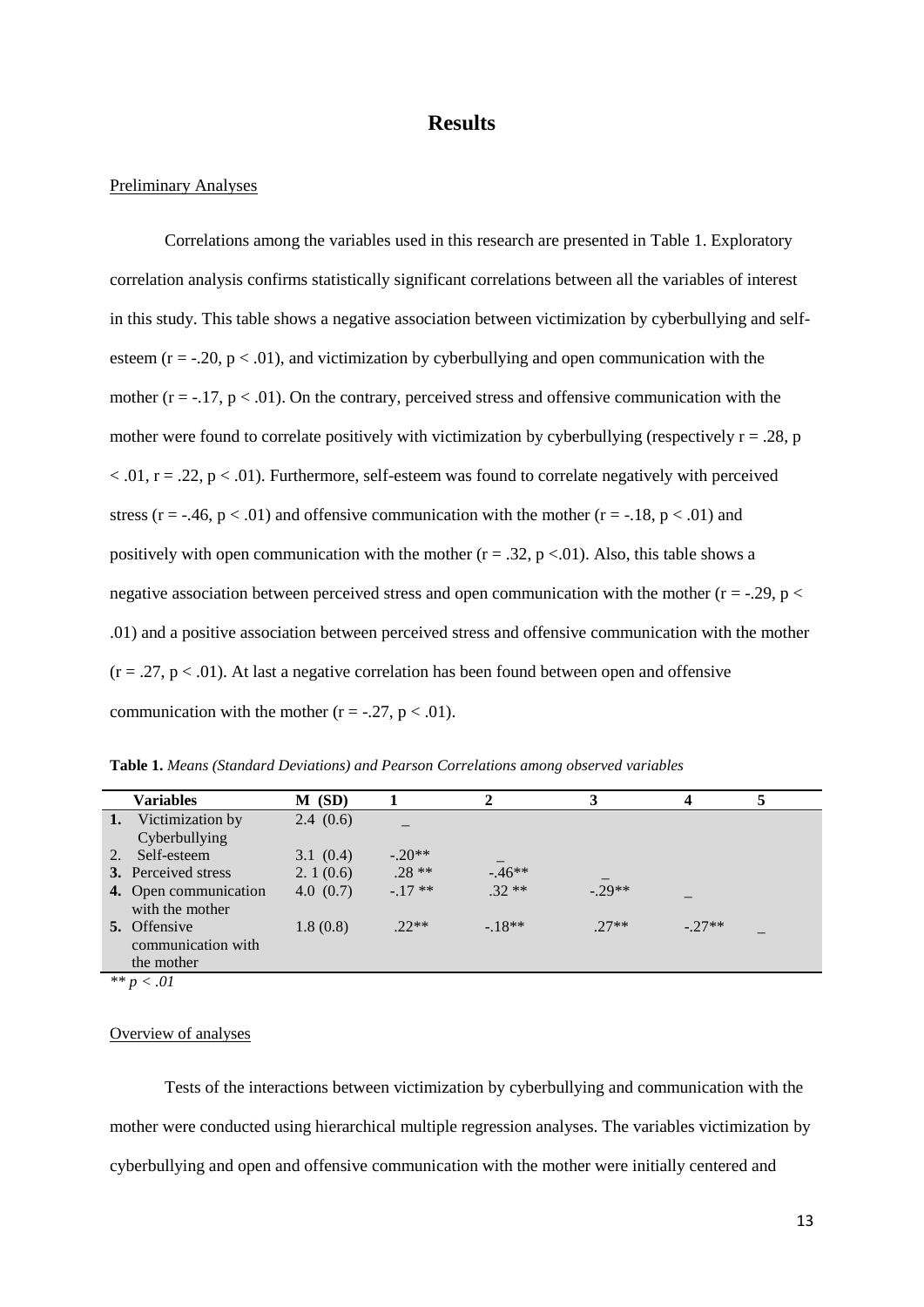interaction terms were formed as the product of the two centered predictors. For each outcome variable (self-esteem and perceived stress) and each possibly moderator variable (open and offensive communication with the mother) a hierarchical order of entry was used in which first the main effects of the predictor variables were entered followed by the interaction terms. For both outcome variables, victimization by cyberbullying was entered at step 1 and either open or offensive communication with the mother at step 2. Interaction terms were created by multiplying standardized scores of victimization by cyberbullying and either open or offensive communication with the mother. Interactions were entered at step 3. This order of entry allowed conservative assessment of the interaction effects above the effects of the predictor and the independent effect of each possible interaction term, providing a test of an additive model of the direct and interactive effects of victimization by cyberbullying and open and offensive communication with the mother on self-esteem and perceived stress. The results of the models are presented in Table 3.

# The prediction of self-esteem

In the prediction of self-esteem, main effects of victimization by cyberbullying and both open and offensive communication with the mother were found (see Table 3). More victimization by cyberbullying contributed to a lower general self-esteem. Furthermore, it appeared that open communication with the mother was positively related to general self-esteem and that offensive communication with the mother was negatively related to general self-esteem. However, there were no significant interaction effects found. This means that both types of communication with the mother (open and offensive) are no moderators of the effect of victimization by cyberbullying on self-esteem.

## The prediction of perceived stress

In the prediction of perceived stress, likewise main effects of victimization by cyberbullying and both open and offensive communication with the mother were found (see Table 3). More victimization by cyberbullying contributed to more perceived stress and open and offensive communication with the mother were respectively negatively and positively related to perceived stress. Furthermore, a significant interaction effect was found between victimization by cyberbullying and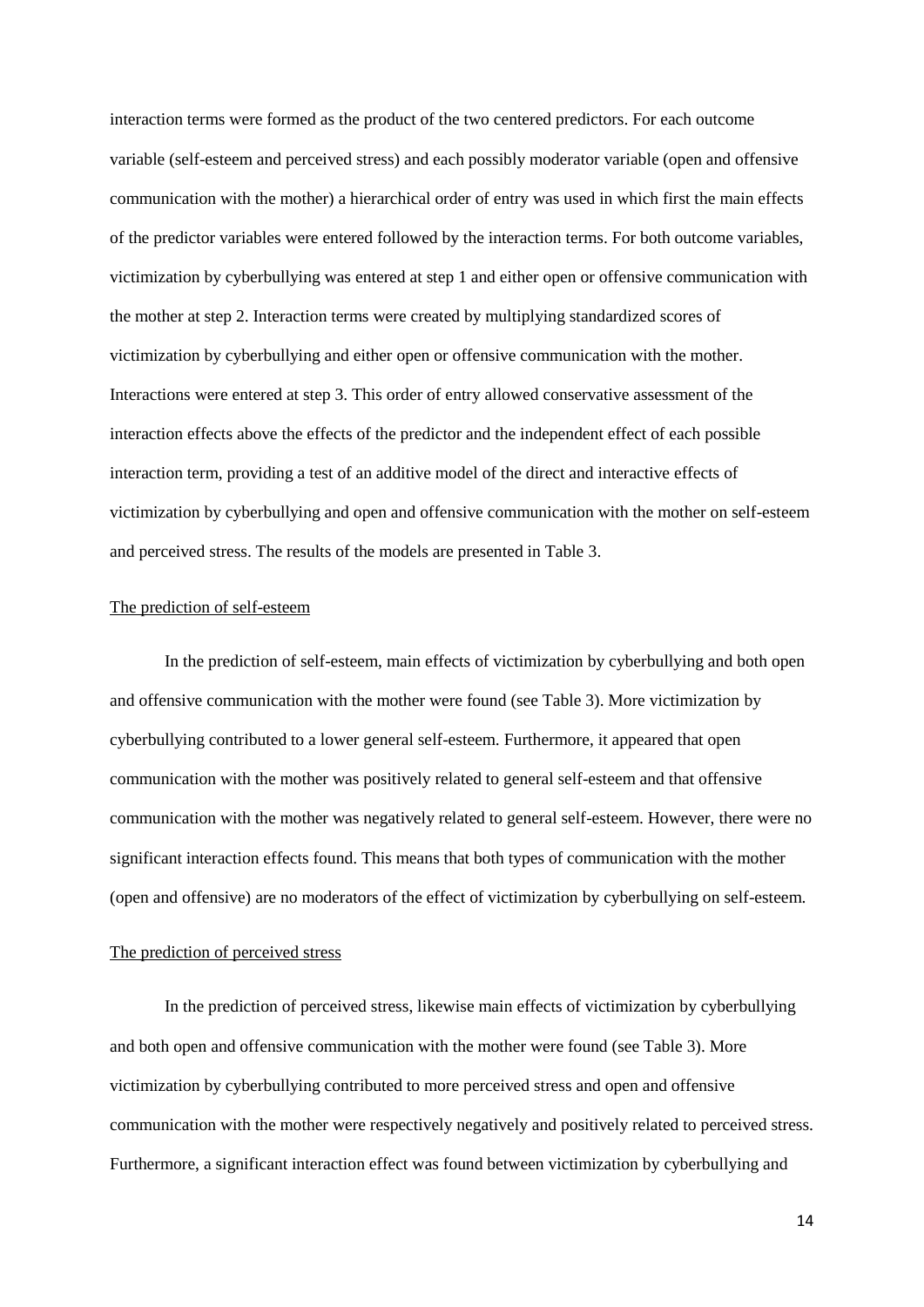offensive communication with the mother (see Table 3, Figure 2). The results (see Figure 2) show that victimization by cyberbullying was more strongly associated with perceived stress for adolescents with low levels of offensive communication with the mother than for adolescents with high levels of offensive communication with the mother. This implies that increases in victimization by cyberbullying have a negative effect on adolescents who report low levels of offensive communication with their mother and raises their stress level to that of adolescents who report high levels of offensive communication with their mother. At last, there appeared no significant interaction effect between open communication with the mother and victimization by cyberbullying, which means that open communication with the mother does not have a protective effect on the relation between victimization by cyberbullying and perceived stress.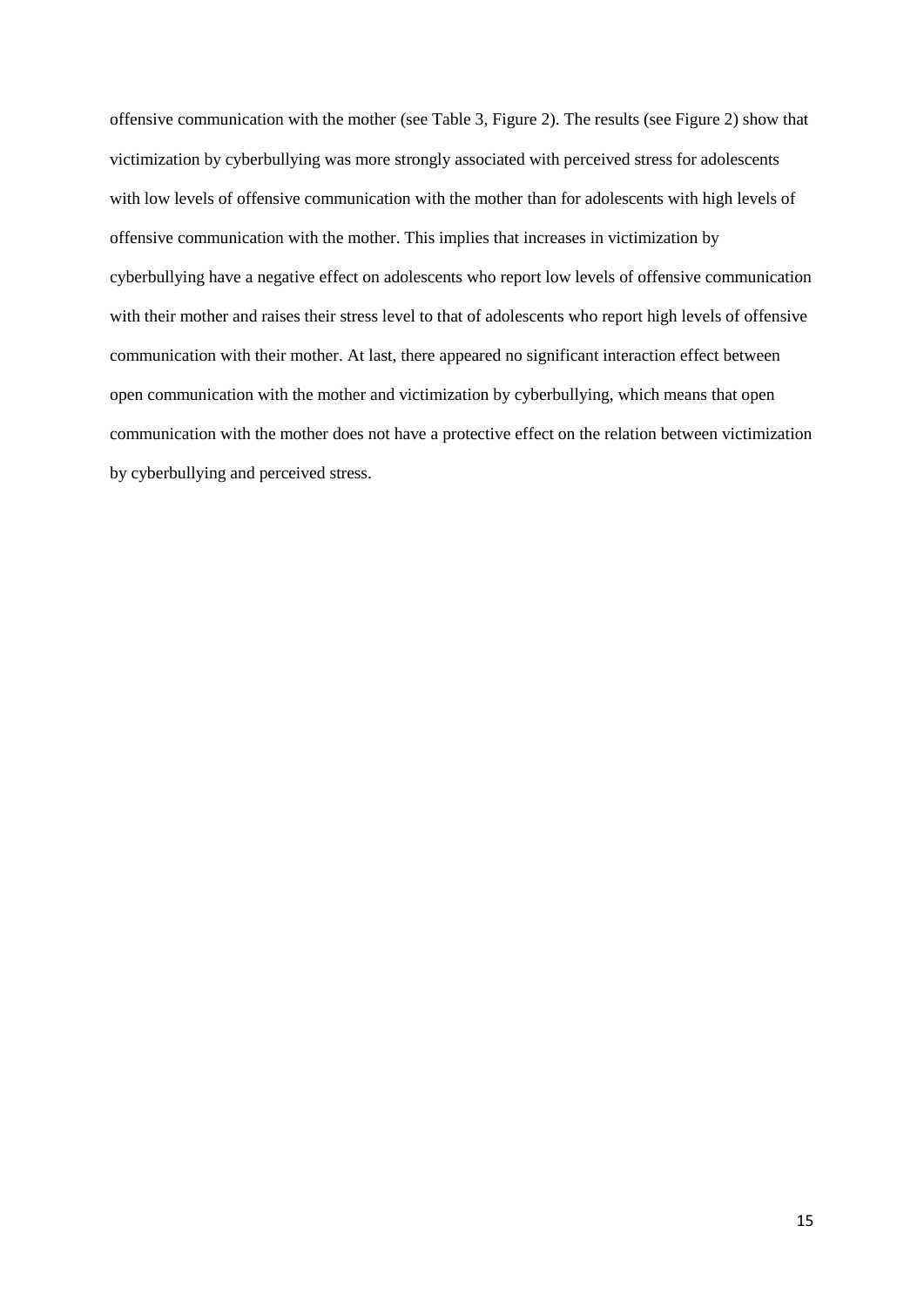| Model                                                  | Adj. $R^2$          | $\boldsymbol{p}$    | $\Delta R^2$ | $p_{\text{change}}$ |  |  |
|--------------------------------------------------------|---------------------|---------------------|--------------|---------------------|--|--|
|                                                        | General self-esteem |                     |              |                     |  |  |
| A: Victimization by Cyberbullying                      | .040                | $.000 -$            | .042         | .000                |  |  |
| B: Model $A +$ Open communication with the mother      | .131                | .000.               | .092         | .000                |  |  |
| $C:$ Model B + Interactions                            | .130                | .000.               | .001         | .493                |  |  |
|                                                        |                     | General self-esteem |              |                     |  |  |
| A: Victimization by Cyberbullying                      | .040                | .000.               | .042         | .000                |  |  |
| B: Model $A +$ Offensive communication with the mother | .057                | .000.               | .019         | .002                |  |  |
| $C:$ Model B + Interactions                            | .057                | .000.               | .002         | .280                |  |  |

**Table 3**. *Model Summary Statistics of Hierarchical Regression Analyses for Variables Victmization by Cyberbullying, Open communication with the mother and Offensive communication with the mother Predicting General Self-esteem and Perceived Stress* 

| <b>Model</b>                                           | Adj. $R^2$ | $\boldsymbol{p}$ | $\Delta R^2$     | $p_{\text{change}}$ |  |
|--------------------------------------------------------|------------|------------------|------------------|---------------------|--|
|                                                        |            | Perceived stress |                  |                     |  |
| A: Victimization by Cyberbullying                      | .072       | .000             | .074             | .000                |  |
| B: Model $A +$ Open communication with the mother      | .132       | .000             | .062             | .000                |  |
| $C: Model B + Interactions$                            | .136       | .000             | .006             | .070                |  |
|                                                        |            |                  | Perceived stress |                     |  |
| A: Victimization by Cyberbullying                      | .072       | .000             | .074             | .000                |  |
| $B:$ Model A + Offensive communication with the mother | .122       | .000             | .051             | .000                |  |
| $C: Model B + Interactions$                            | .130       | .000             | .011             | $.016*$             |  |
| 4.20                                                   |            |                  |                  |                     |  |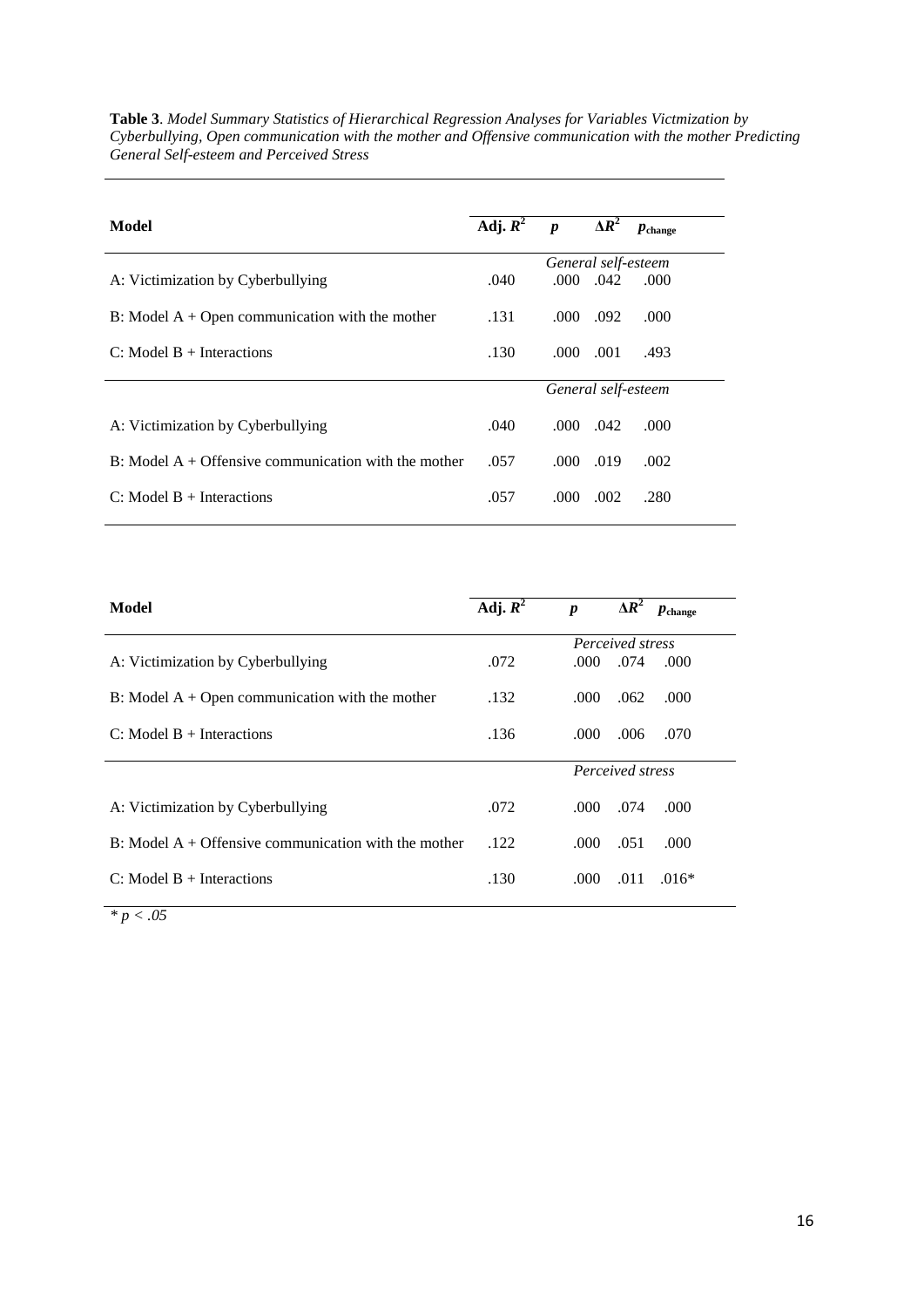

*Figure 2.* Interactions between victimization by cyberbullying and offensive communication with the mother in the prediction of perceived stress.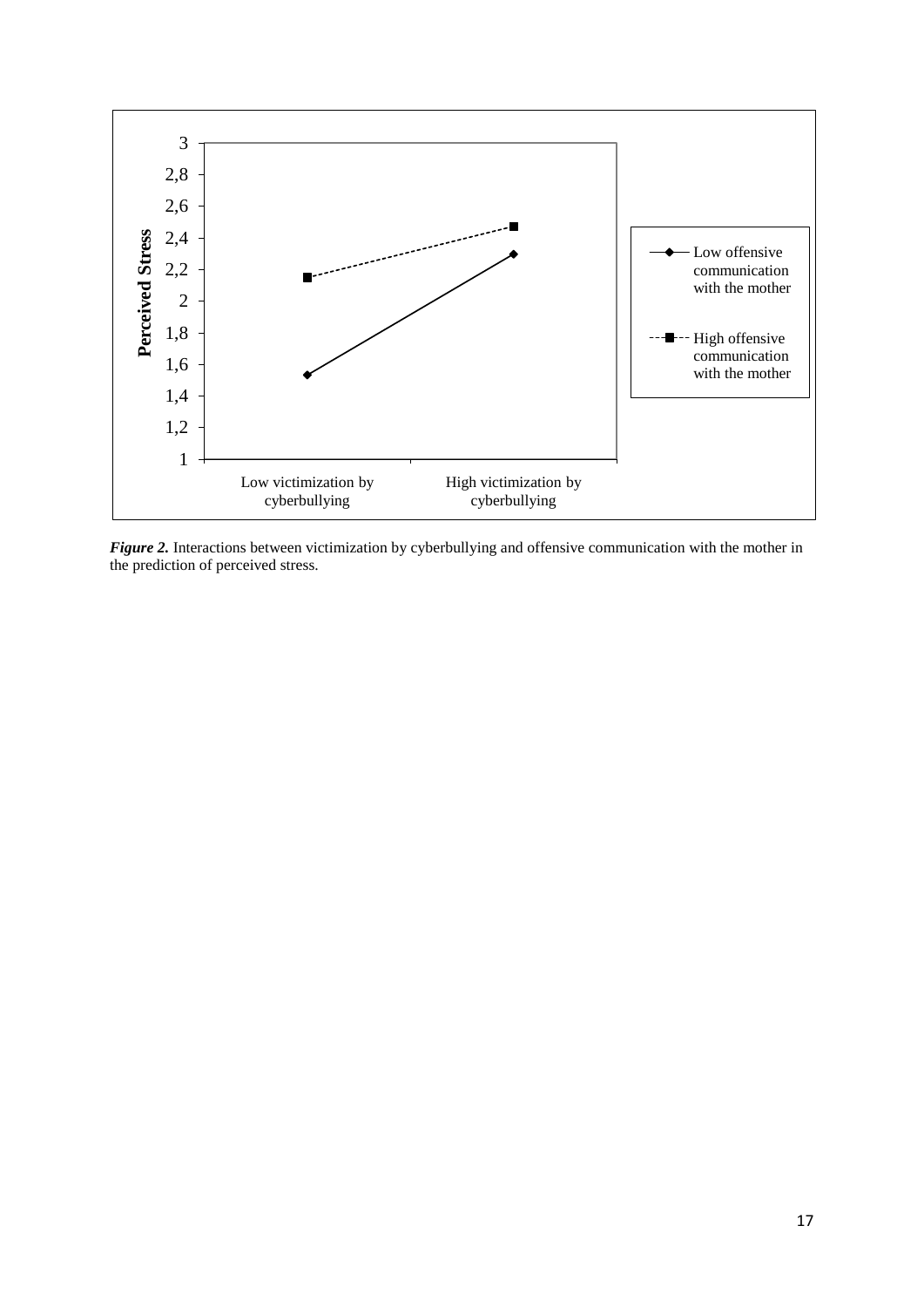# **Discussion**

The present study investigated interaction effects besides main effects of victimization by cyberbullying and communication with the mother in the prediction of self-esteem and perceived stress of adolescents. There has been focused on open and offensive communication with the mother. The findings illustrate the problematic effects of cyberbullying and the importance of good communication between adolescents and their mother. In the following section, the results of this study are summarized and discussed. Subsequently, ideas for intervention and limitations are presented.

The first aim of this study was to analyze separately the influence of victimization by cyberbullying and communication with the mother on adolescents" self-esteem and perceived stress. In the analyses there has been found, in concordance with what was hypothesized, that victimization by cyberbullying contributed to a lower general self-esteem and more perceived stress. This last finding has also been found in previous studies (Finkelhor et al., 2007, in Dehue et al., 2008). Furthermore, open communication with the mother contributed to a higher self-esteem and less perceived stress, and on the contrary offensive communication with the mother contributed to a lower self-esteem and more perceived stress, which corresponds with prior studies (Estévez et al., 2005, 2006; Jackson, Bijstra, Oostra & Bosma, 1998; Jiménez et al., 2007).

The second aim of this study was to examine if communication with the mother interacts with victimization by cyberbullying in the prediction of adolescents" self-esteem and perceived stress. There was hypothesized that open communication with the mother would have a protective effect on the relations between victimization by cyberbullying and self-esteem and perceived stress, and that offensive communication would have a negative influence on these. However, there were no interaction effects found for open communication with the mother. As for offensive communication with the mother, though there appeared no interaction effect with victimization by cyberbullying in the prediction of self-esteem, there did appear an interaction effect in the prediction of perceived stress. It was found that increases in victimization by cyberbullying have a negative effect on adolescents who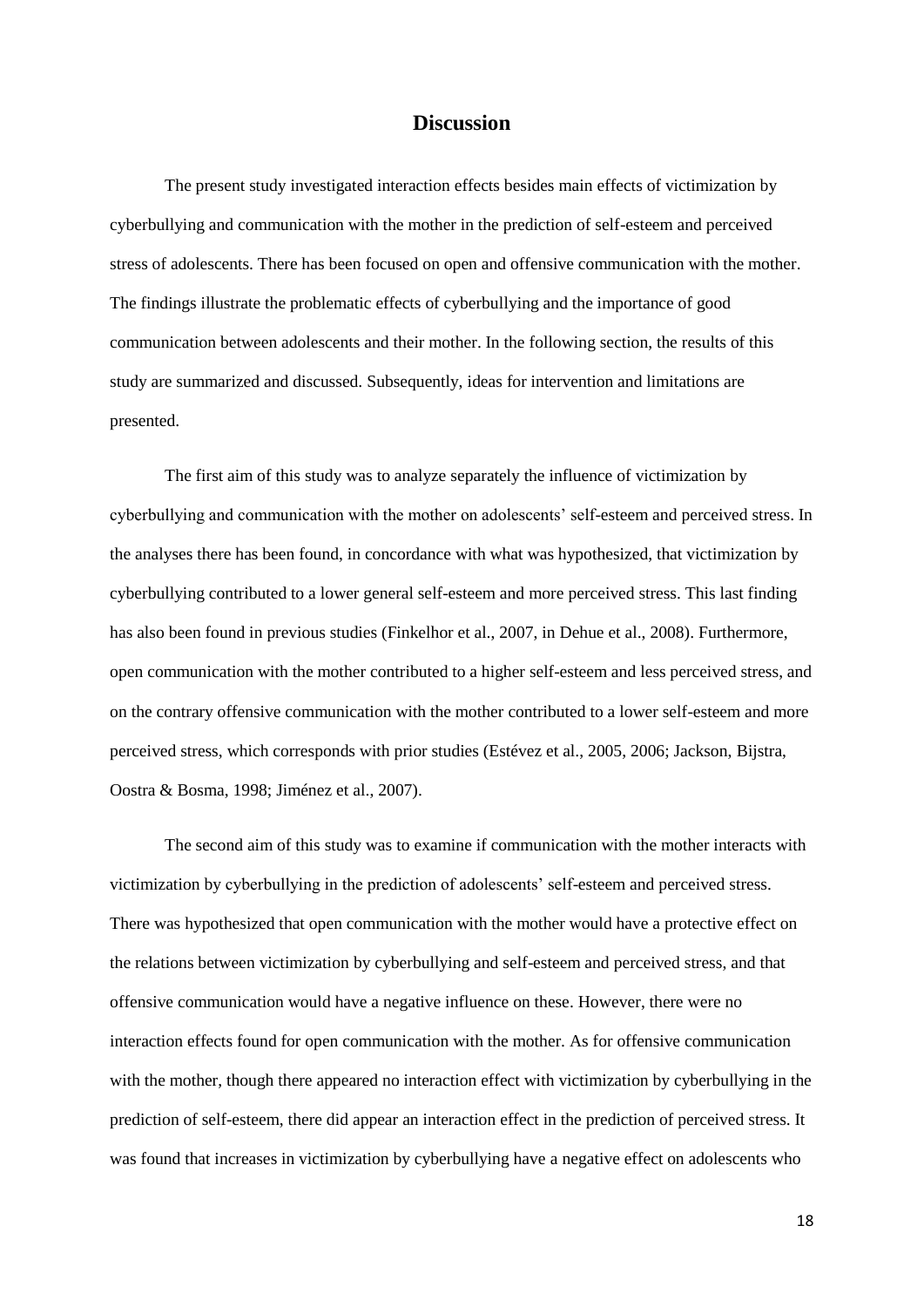report low levels of offensive communication with their mother and raises their stress level to that of adolescents who report high levels of offensive communication with their mother. This means that adolescents who experience communication problems with their mother already perceive a substantial amount of stress as a result of this, whereby victimization by cyberbullying adds less (extra) stress for them than for adolescents who experience good communication with their mother. In this sense, it seems that communication problems become a dominant factor equaling and potentially overshadowing victimization by cyberbullying.

This finding corresponds with previous research that points out the important role that family contexts play in the development of psychological problems among adolescents (Field et al., 2001; Liu, 2003; Estévez et al., 2005; Allen et al., 1998; Herrero et al., 2006) and that adolescents" sense of well-being is associated more strongly with the quality of parental than of peer relationships (Greenberg, Siegel & Leitch, 1983; Beinstein & Lane, 1991). Bronfenbrenner (1977, in Muuss, 1988) pointed out in his theory of the "ecological model", that for most adolescents, the family is the primary microsystem<sup>1</sup>, followed in importance by friends and school. Hence one can imagine that problematic family interactions are a critical psychosocial stressor in the lives of adolescents and that they will overshadow the stress of victimization from cyberbullying, if present.

Surprisingly though, the results suggest furthermore that adolescents who experience good communication with their mother will in general perceive less stress and have a higher self-esteem than the ones who experience communication problems with their mother, but that when they become a victim of cyberbullying this good communication will not have a protective effect and their stress and self-esteem will respectively increase and decrease nonetheless. A possible explanation for this could be find in previous research that has suggested that parents are usually unaware of adolescent victimization (Whitney & Smith, 1993) and that victimized adolescents often keep their problems a secret because they probably think adults can do little to help them (Olweus, 1991). If adolescents' victimization is not visible to parents, they cannot give their child the support and help needed to cope with victimization. In addition, one could imagine this explanation holds even more for adolescents

 $<sup>1</sup>$  According to Bronfenbrenner, "a microsystem is the complex of relations between the developing person and environment</sup> in an immediate setting containing that person (e.g., home, school, workplace, etc.)" (Muuss, 1988).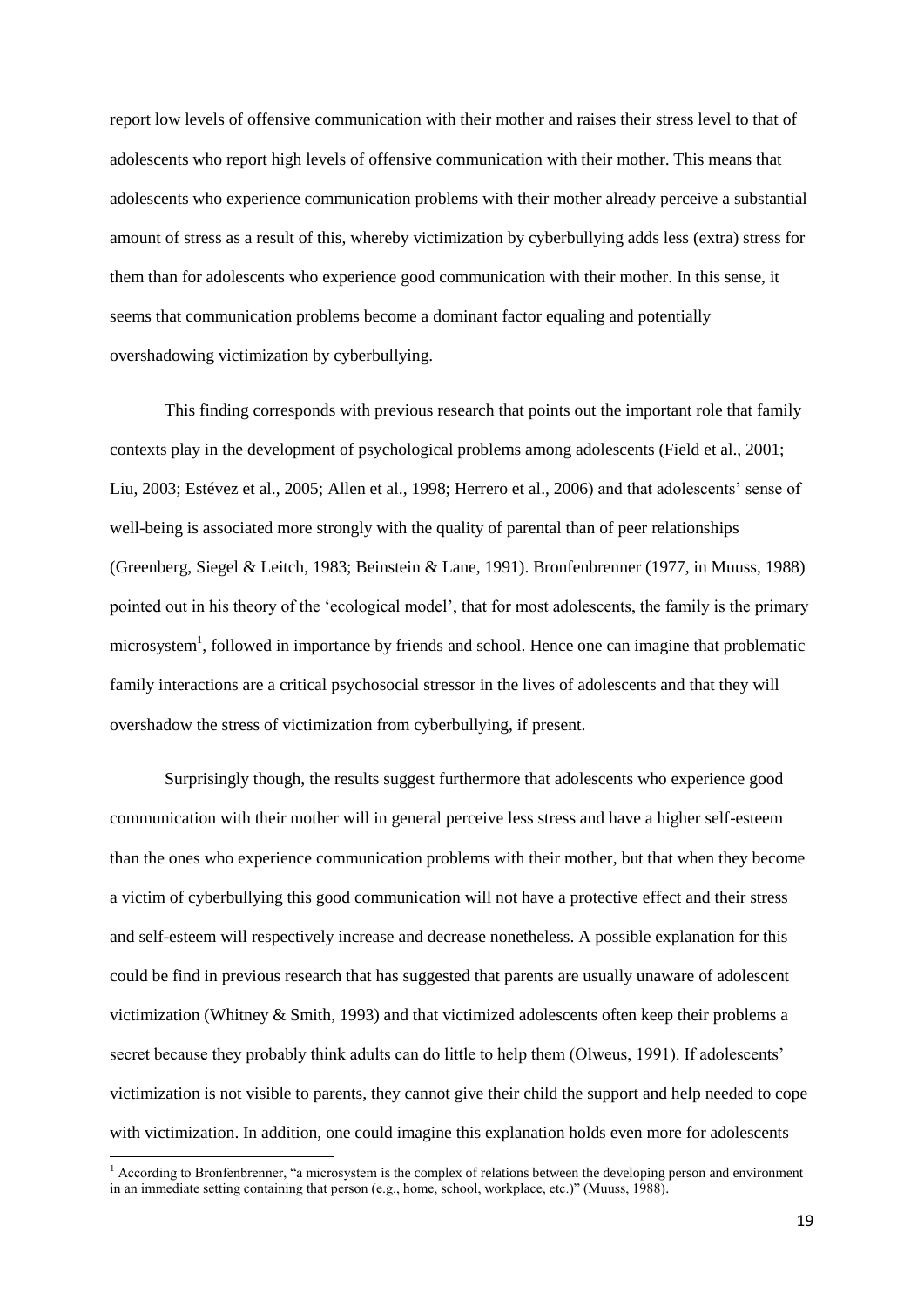who are victimized by cyberbullying. Since a great deal of parents is unfamiliar with the modern types of electronic communication and therefore unaware of the concept of cyberbullying (British Broadcasting Corporation, 2006, in Dehue et al., 2008), it possibly makes it even more difficult for adolescents to tell them about their experiences of victimization through these devices. Future research should be aimed at better disentangling this link between adolescent victimization and relationships with parents.

Another possibility is that a moderating role of the mother in the association between victimization by cyberbullying and psychological distress would have been found when other indicators of their relationship had been used. Baldry (2004) found a similar finding using a brief measure of positive adolescent-parent relationships, asking adolescents if they agreed with mother/father, if mother/father were supportive to him/her and if they helped them when needed. This indicates that maybe results of this study would generalize with other indicators of adolescent-parent relationships, yet more research is needed to confirm this point.

In conclusion, the current study contributes to the exploration of cyberbullying and emphasizes its potential to have problematic effects. Furthermore, it underlines the important role that family contexts play on adolescent psychological well-being. Recognizing these could be an important advance in designing components of prevention and intervention efforts. First of all, effective methods must be developed for protecting adolescents from being cyberbullied and preventing others from becoming bullies on the cyber stage. Since there are quite some similarities between cyberbullying and traditional bullying, an apparent action is to include cyberbullying in current school anti-bullying programs. Further, besides using traditional methods for reducing bullying that are useful for cyberbullying too, specific interventions must be developed. For instance, mobile phone companies, internet service providers and legal rights in these matters should be contacted (Smith et al., 2008). Moreover, an important step is to heighten awareness of the consequences of cyberbullying as well as empathy towards those who are badly affected, not only among adolescents, but also adults. In this regard, guidance for parents should be provided. Finally, future therapeutic interventions focused on the psychological adjustment of victims from cyberbullying should take into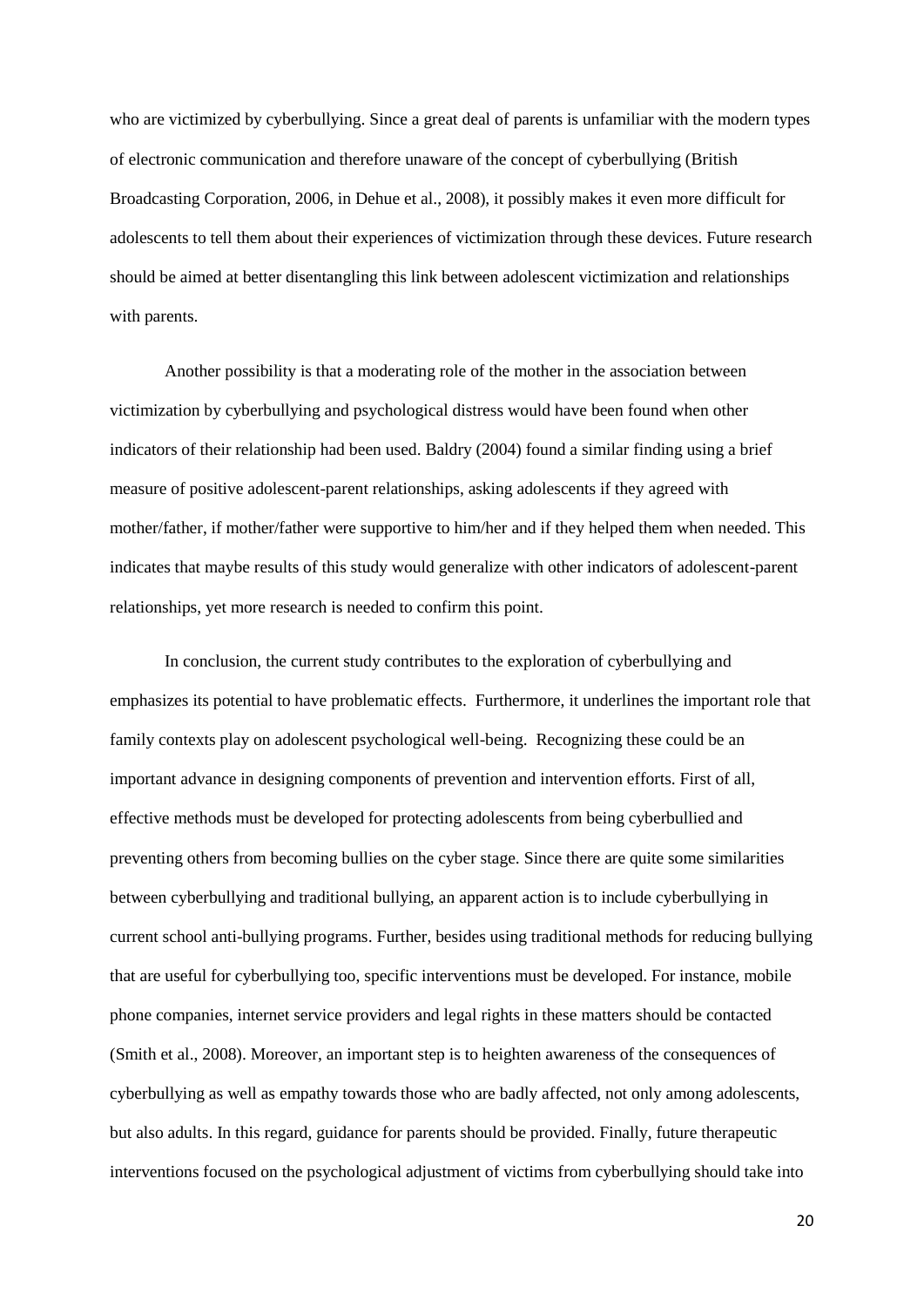account, besides the direct influence of victimization from cyberbullying, how the family environment affects these problems.

Finally, several limitations of this study are acknowledged. Firstly, in using a cross-sectional design, caution about drawing causal inferences from the results should be maintained. The relationships among the independent variable, moderator and outcome variables may not necessarily be causal, and the same counts for indirect effects. To obtain more clarification about the relationships requires a longitudinal study.

Secondly, the variable self-esteem has been measured using a one-dimensional scale (the Rosenberg self-esteem scale, 1966). Estévez et al. (2006) demonstrated in their research though, in which they made a distinction between family, school, social and emotional dimensions of selfesteem, the need for using a multidimensional perspective in order to check for differences in victimization. On the other hand, it has been shown that self-esteem measures of various areas are moderately correlated, and that people who tend to have a high self-esteem in one area usually also tend to have a high self-esteem in other areas, like friendship, academics and appearance (Larsen & Buss, 2002).

Thirdly, the measures that have been used are self-reports, and can therefore have been subject to the effects of social desirability and response-bias (Garcia & Gracia, 2009), which might have affected the validity. However, the reliability and validity of self-reports of adolescents for the measurement of risk behaviors has demonstrated to be acceptable (Flisher, Evans, Muller and Lombard, 2004). Nevertheless, in addition to self-report measures from adolescents, parental perceptions of family communication should be included to more accurately understand the associations found in this study.

Finally, generalizability beyond the Spanish context is limited. There is evidence that the association of adolescent-parent relationships with psychological distress varies across cultures. While in Anglo-Saxon cultures authoritative parenting demonstrated to support the adolescent psychological adjustment better than other types of parenting (Steinberg, Lamborn, & Darling, 1994), these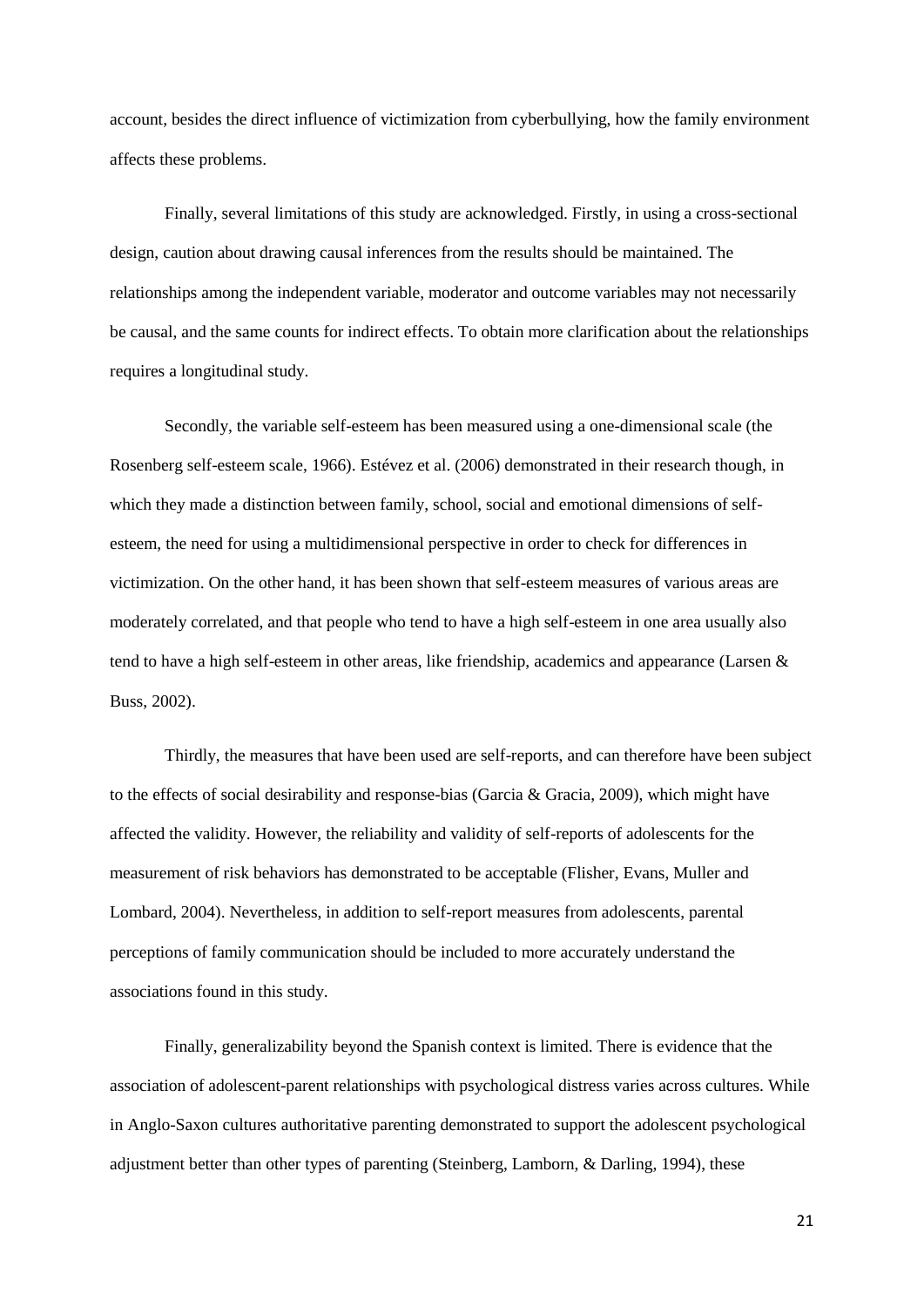relationships have not been found in other cultural contexts like in Germany (Barber, Chadwick, & Oerter, 1992) or in Spain (Musitu & Garcia, 2004).

In spite of these potential shortcomings, the present study has illuminated the problematic effects of cyberbullying and provided a foundational backdrop on which future empirical research can be conducted and potential intervention strategies can be created.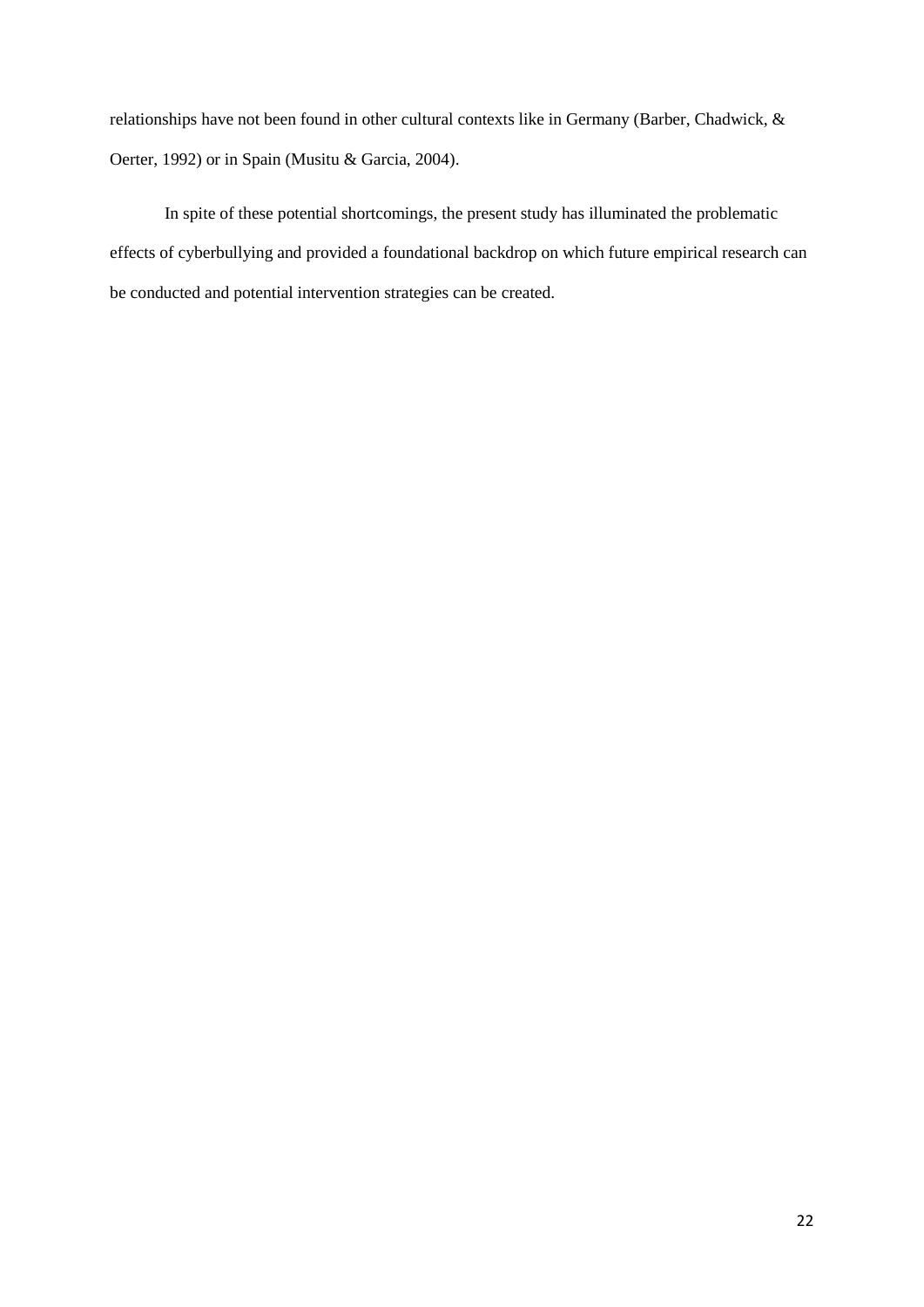# **References**

Allen, J., Moore, C., & Kuperminc, G. (1998). Attachment and adolescent psychosocial functioning. *Child Development, 69,* 1406–1419.

Austin, S. & Joseph, S. (1996). Assessment of bully/victim problems in 8 to 11 years old. *British Journal of Educational Psychology, 66,* 447-456.

Baldry, A. (2004). The impact of direct and indirect bullying on the mental and physical health of Italian youngsters. *Aggressive Behavior, 30,* 343–355.

Barber, B., Chadwick, B., & Oerter, R. (1992). Parental behaviors and adolescent self-esteem in the United States and Germany. *Journal of Marriage and the Family, 54,* 128–141.

Baños, R. M. & Guillén, V. (2000). Psychometric characteristics in normal and social phobic samples for a Spanish version of the Rosenberg Self-esteem Scale. *Psychological Reports , 87 ,* 269- 274.

Barnes, H. L. & Olson, D. H. (1982). Parent-adolescent communication scale. In H. D. Olson (Ed.), *Family inventories: Inventories used in a national survey of families across the family life cycle* (pp. 33-48). St. Paul: Family Social Science, University of Minnesota.

Beinstein, J. M., & Lane, M. (1991). Relations between young adults and their parents. *Journal of Adolescence, 14,* 179-194.

Berk, L. A. (2006). *Child Development.* New York: Pearson education, Inc. p. 417.

Bickham, D.S., & Rich, M. (2009). Global assessment of online threats and intervention opportunities for adolescents. *Journal of Adolescent Health, 44*(2, Supplement 1), 18-19.

Buelga, S., Cava, M. J., & Musitu, G. (2010). Cyberbullying: victimización entre adolescents a través del teléfono móvil y de Internet. *Psicothema, 22 (4),* 784-789.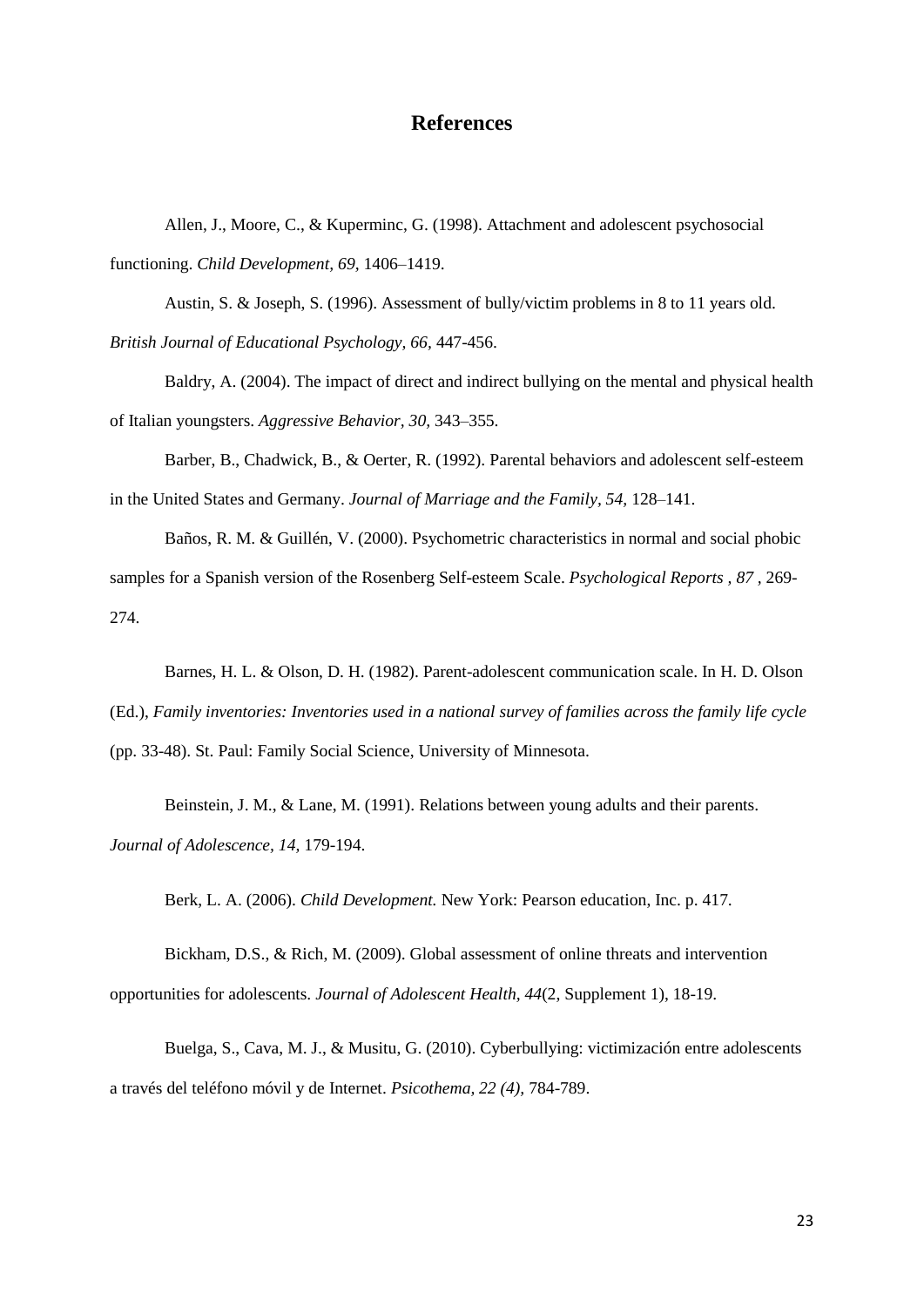Buist, K.L., Dedovíc, M., Meeus, W., & van Aken, M.A.G. (2002). Developmental patterns in adolescent attachment to mother, father and sibling. *Journal of Youth and Adolescence, 31 (3)*, 167- 176.

Cohen, S., Kamarck, T. & Mermelstein, R. (1983). A global measure of perceived stress. *Journal of Health and Social Behavior, 24 ,* 385-396.

Dehue, F., Bolman, C., & Völlink, T. (2008). Cyberbullying: Youngsters' experiences and parental perception. *CyberPsychology & Behavior, 11 (2),* 217-223.

Deković, M. (1999). Risk and protective factors in the development of problem behavior during adolescence. *Journal of Youth and Adolescence, 28,* 667-685.

Desjardins, T. L., & Leadbeater, B. J. (2011). Relational victimization and depressive symptoms in adolescence : Moderating effects of mother, father and peer emotional support. *Journal of Youth Adolescence, 40,* 531-544.

Estévez, E., Martínez, B., & Musitu, G. (2006). La autoestima en adolescents agresores y víctimas en la escuela: La perspectiva multidimensional. *Intervención Psicosocial, 15 (2),* 223-232.

Estévez, E., Murgui, S., & Musitu, G. (2009). Psychological adjustment in bullies and victims of school violence. *European Journal of Psychology of Education, 24 (4),* 473-483.

Estévez, E., Musitu, G., & Herrero, J. (2005). El rol de la comunicación familiar y del ajuste escolar en la salud mental del adolescente. *Salud Mental, 28 (4),* 81-89.

Estévez, E., Musitu, G., & Herrero, J. (2005). The influence of violent behavior and victimization at school on psychological distress: the role of parents and teachers. *Adolescence, 40 (157),* 183-196.

Field, T., Diego, M., & Sanders, C. (2001). Adolescent depression and risk factors. *Adolescence, 143,* 491-498.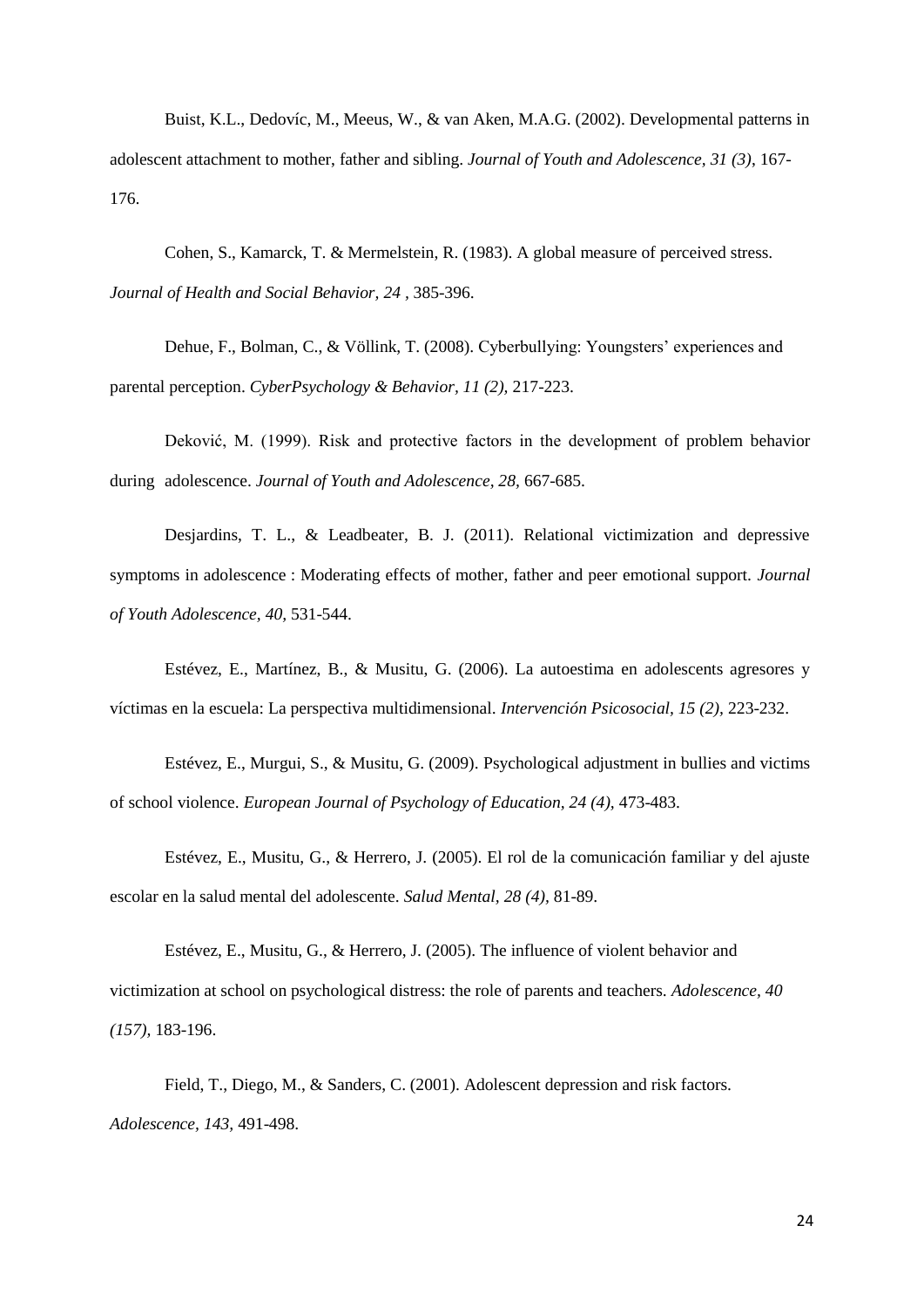Flisher, A.J., Evans, J., Muller, M., & Lombard, C. (2004). Brief report: Test-retest reliability of self-reported adolescent risk behaviour. *Journal of Adolescence, 27(2),* 207-212.

García, F., & Gracia, E. (2009). Is always authoritative the optimum parentingstyle? Evidence from Spanish families. *Adolescence, 44(173),* 101-131.

Gracia, E., Herrero, J. & Musitu, G. (2002). *Evaluación de recursos y estresares psicosociales en la comunidad.* Madrid: Síntesis.

Greenberg, M. T., Siegel, J. M., & Leitch, C. J. (1983). The nature and importance of attachment relationships to parents and peers during adolescence. *Journal of Youth and Adolescence, 12 (5),* 373-386.

Guterman, N. B., Hahm, H. C., & Cameron, M. (2002). Adolescent victimization and subsequent use of mental health counseling services. *Journal of Adolescent Health, 30,* 336-345.

Herrero, J., Estévez, E., & Musitu, G. (2006). The relationships of adolescent school-related deviant behavior and victimization with psychological distress: Testing a general model of the meditational role of parents and teachers across groups of gender and age. *Journal of Adolescence, 29,*  671-690.

Hodges, E., & Perry, D. (1999). Personal and interpersonal antecedents and consequences of victimization by peers. *Journal of Personality & Social Psychology, 4,* 677–686.

Hoover, J., & Hazler, R. (1991). Bullies and victims. *Elementary School Guidance and Counseling*, *25*, 212-219.

Jackson, S., Bijstra, J., Oostra, L., & Bosma, H. (1998). Adolescents' perceptions of communication with parents relative to specific aspects of relationships with parents and personal development. *Journal of Adolescence, 21,* 305-322.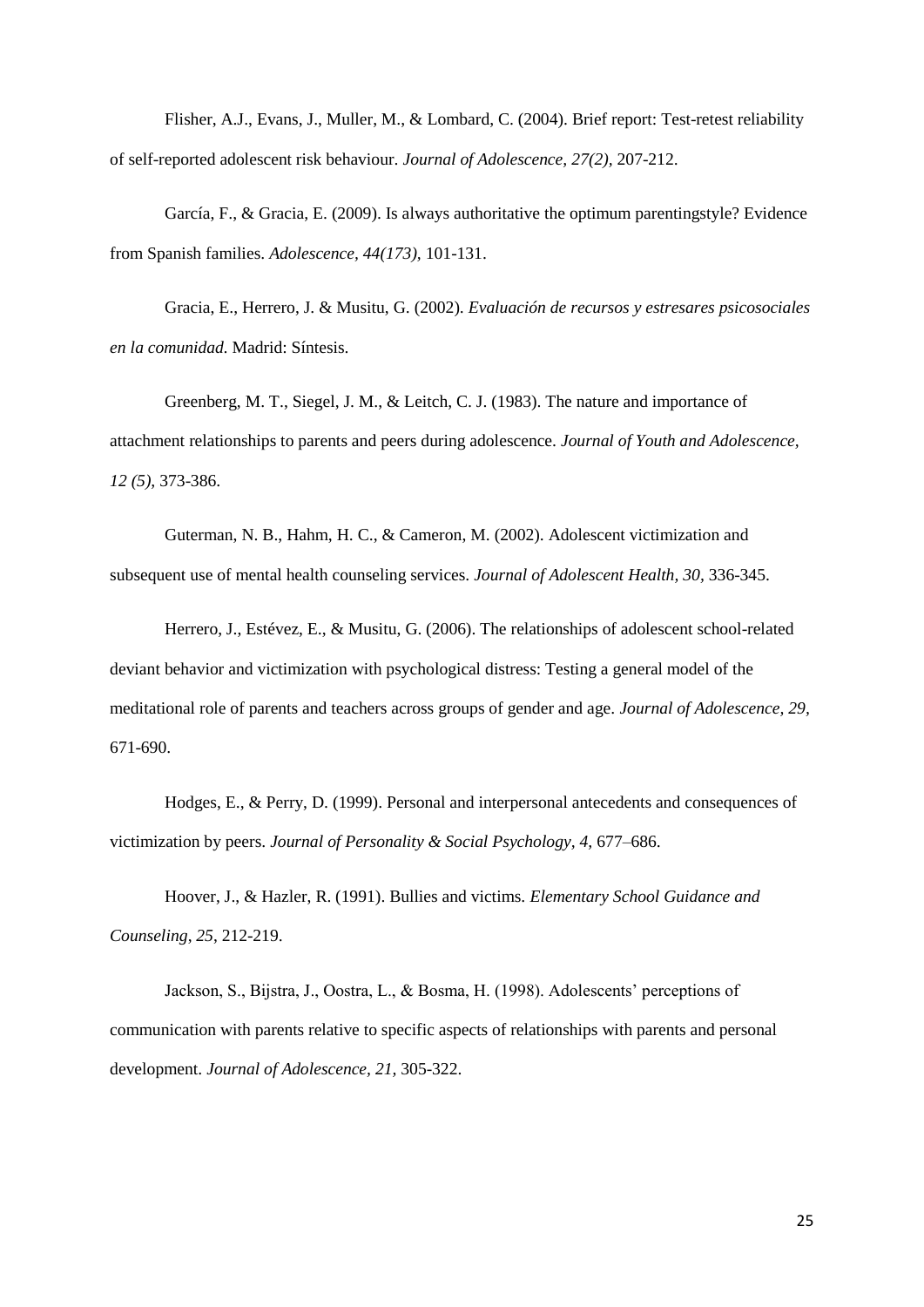Jiménez, T. I., Murgui, S., Estévez, E., & Musitu, G. (2007). Comunicación familiar y comportamientos delictivos en adolescentes españoles: el doble rol mediador de la autoestima. *Revista Latinoamericana de Psicología, 39 (3),* 473-485.

Kemeny, M. E., & Schedlowski, M. (2007). Understanding the interaction between psychosocial stress and immune-related diseases: A stepwise progression. *Brain, Behavior, and Immunity, 21,* 1009-1018.

Khatri, P., Kupersmidt, J.B., & Patterson, C. (2000). Aggression and peer victimization as predictors of self-reported behavioural and emotional adjustment. *Aggressive Behavior, 26,* 345-358.

Kowalski, R.M., & Limber, S.P. (2007). Electronic bullying among middle school students. *Journal of Adolescent Health, 41*(6, Supplement 1), 22-30.

Larsen, R.J., & Buss, D. M. (2002). *Personality Psychology: Domains of knowledge about human nature*. New York: McGraw-Hill.

LeCroy, C. W. (1988). Parent-adolescent intimacy: Impact on adolescent functioning. *Adolescence, 23,* 137-147.

Liu, Y. (2003). Parent-child interaction and children"s depression: the relationship between parent-child interaction and children"s depressive symptoms in Taiwan. *Journal of Adolescence, 26,*  447-457.

Martínez, A. M., Buelga, S., & Cava, M. J. (2007). La satisfacción con la vida en la adolescencia y su relación con la autoestima y el ajuste escolar. *Anuario de Psicología, 38 (2),* 5-15.

Matsunaga, M. (2011). Underlying circuits of social support for bullied victims : an appraisalbased perspective on supportive communication and postbullying adjustment. *Human Communication Research, 37,* 174-206.

McCullough, G., Huebner, E.S. & Laughlin, J.E. (2000). Life events, self concept and adolescents" positive subjective well-being. *Psychology in the Schools*, *37 (3),* 281-290.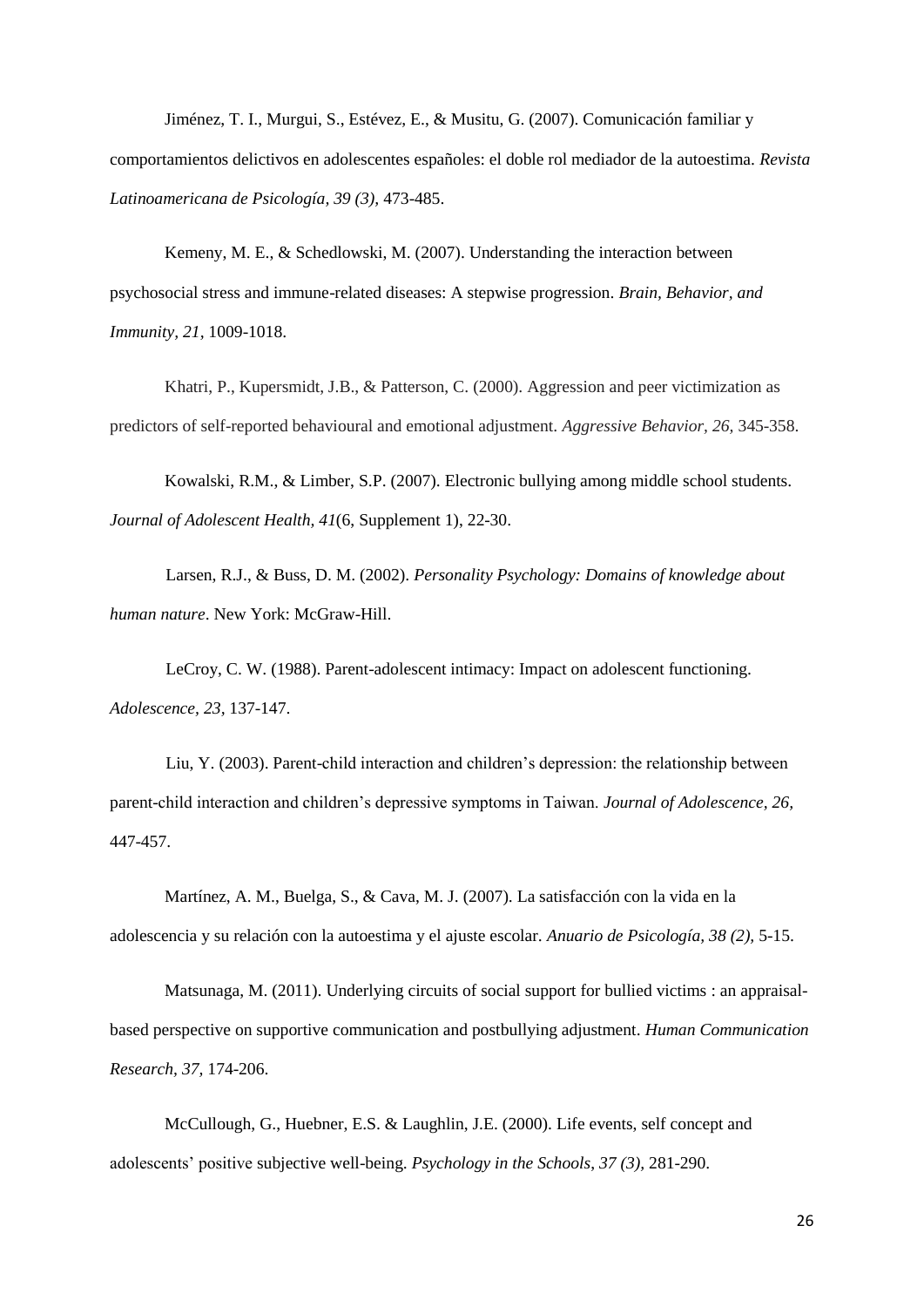Monks, C. P., Smith, P. K., Naylor, P., Barter, C., Ireland, J. L., & Coyne, I. (2009). Bullying in different contexts: Commonalities, differences and the role of theory. *Aggression and Violent Behavior, 14(2),* 1359-1789.

Musitu, G., & García, F. (2004). Consecuencias de la socialización familiar en la cultura española (Consequences of the family communication in the Spanish culture). *Psicothema, 16,* 288– 293.

Muuss, R. E. (2006). *Theories of adolescence* (6<sup>th</sup> ed.). New York: McGraw-Hill Publishers. Patchin, J. W., & Hinduja, S. (2006). Bullies move beyond the schoolyard, a preliminary look at cyberbullying. *Youth Violence and Juvenile Justice, 4 (2),* 148-169.

Noller, P., & Bagi, S. (1985). Parent-adolescent communication. *Journal of Adolescence, 8,*  125-144.

Olweus, D. (1991). Bully/victim problems among school children: Some basic facts and effects of a school-based intervention program. In D. Pepler, & K. Rubin (Eds.), *The development and treatment of childhood aggression* (411–448). Hillsdale, NJ: Lawrence Erlbaum.

Paterson, J. E., Field, J., & Pryor, J. (1994). Adolescents' perceptions of their attachment relationships with their mothers, fathers and friends. *Journal of Youth Adolescence, 23 (5),* 579-600.

Rigby, K. (2000). Effects of peer victimisation in schools and perceived social support on adolescence well-being. *Journal of Adolescence, 23,* 57–68.

Rosenberg, M. (1966). *Society and the Adolescent Self-Image.* Princeton, Nueva Jersey: Princeton University Press.

Siddique, C. M. , & D"Arcy, C. (1984). Adolescence, Stress, and Psychological Well-Being. *Journal of Youth and Adolescence, 13 (6),* 459 – 473.

Silverstone, P. H., & Salsali, M. (2003). Low self-esteem and psychiatric patients: Part I – The relationship between low self-esteem and psychiatric diagnosis. *Annals of General Hospital Psychiatry, 2 (2),* 1-9.